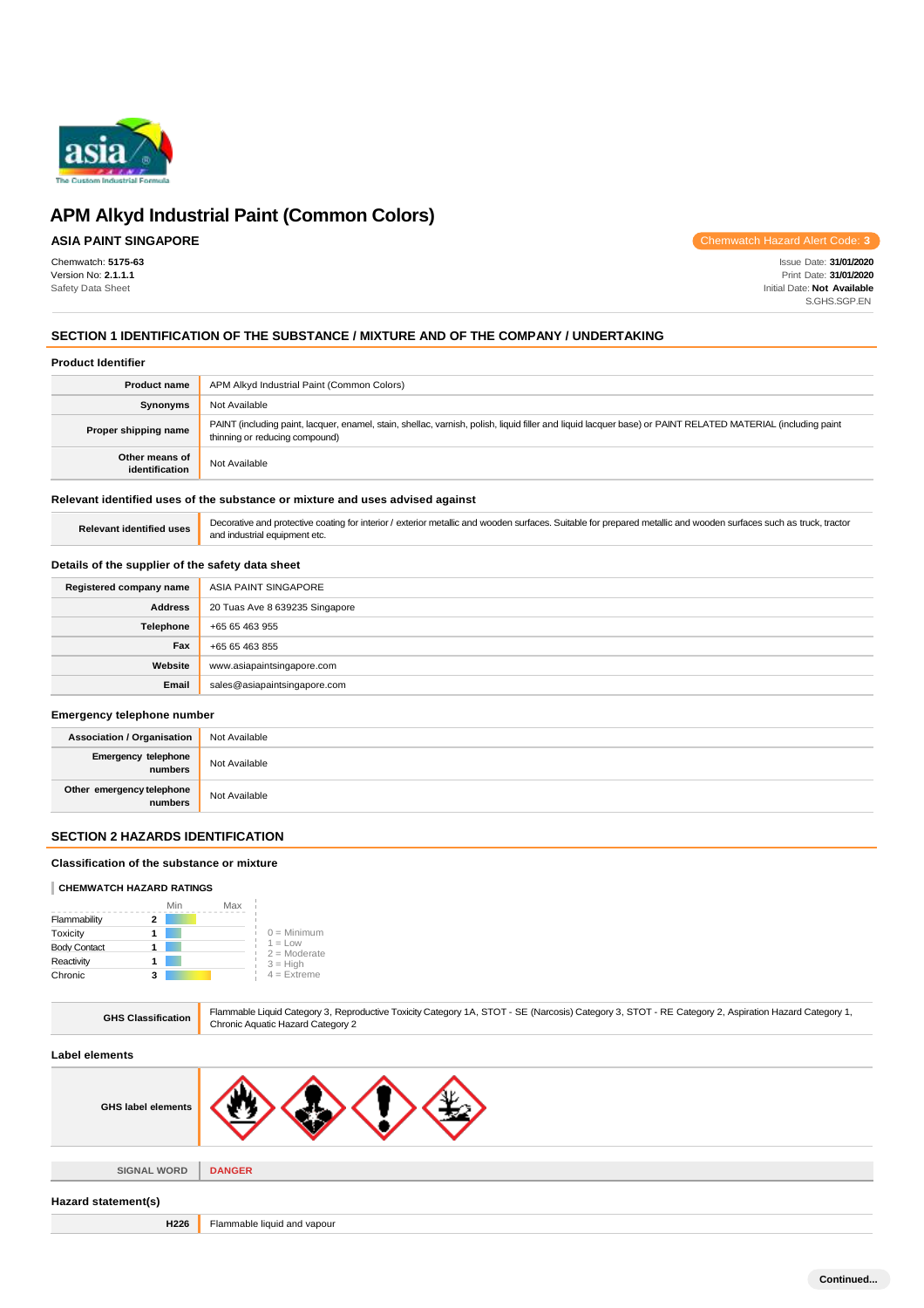| <b>H360</b> | May damage fertility or the unborn child                          |
|-------------|-------------------------------------------------------------------|
| <b>H336</b> | May cause drowsiness or dizziness                                 |
| <b>H373</b> | May cause damage to organs through prolonged or repeated exposure |
| <b>H304</b> | May be fatal if swallowed and enters airways                      |
| H411        | Toxic to aquatic life with long lasting effects                   |

## **Precautionary statement(s) Prevention**

| P201 | Obtain special instructions before use.                                                        |
|------|------------------------------------------------------------------------------------------------|
| P210 | Keep away from heat, hot surfaces, sparks, open flames and other ignition sources. No smoking. |
| P260 | Do not breathe dust/fume/gas/mist/vapours/spray.                                               |
| P271 | Use only outdoors or in a well-ventilated area.                                                |
| P280 | Wear protective gloves/protective clothing/eye protection/face protection.                     |
| P240 | Ground/bond container and receiving equipment.                                                 |
| P241 | Use explosion-proof electrical/ventilating/lighting/intrinsically safe equipment.              |
| P242 | Use only non-sparking tools.                                                                   |
| P243 | Take precautionary measures against static discharge.                                          |
| P273 | Avoid release to the environment.                                                              |

## **Precautionary statement(s) Response**

| P301+P310      | IF SWALLOWED: Immediately call a POISON CENTER/doctor/physician/first aider                         |
|----------------|-----------------------------------------------------------------------------------------------------|
| P308+P313      | IF exposed or concerned: Get medical advice/attention.                                              |
| P331           | Do NOT induce vomiting.                                                                             |
| P370+P378      | In case of fire: Use alcohol resistant foam or normal protein foam for extinction.                  |
| P312           | Call a POISON CENTER/doctor/physician/first aider/if you feel unwell.                               |
| P391           | Collect spillage.                                                                                   |
| P303+P361+P353 | IF ON SKIN (or hair): Take off immediately all contaminated clothing. Rinse skin with water/shower. |
| P304+P340      | IF INHALED: Remove person to fresh air and keep comfortable for breathing.                          |

## **Precautionary statement(s) Storage**

| P403+P235 | Store in a well-ventilated place. Keep cool.                     |  |
|-----------|------------------------------------------------------------------|--|
| P405      | Store locked up.                                                 |  |
| P403+P233 | Store in a well-ventilated place. Keep container tightly closed. |  |

## **Precautionary statement(s) Disposal**

**P501** Dispose of contents/container to authorised chemical landfill or if organic to high temperature incineration

# **SECTION 3 COMPOSITION / INFORMATION ON INGREDIENTS**

### **Substances**

See section below for composition of Mixtures

## **Mixtures**

| <b>CAS No</b> | %[weight] | <b>Name</b>                                 |
|---------------|-----------|---------------------------------------------|
| 64742-82-1    | $30 - 60$ | naphtha petroleum, heavy, hydrodesulfurised |
| 91671-83-9    |           | lead(2+) isooctanoate, basic                |

## **SECTION 4 FIRST AID MEASURES**

# **Description of first aid measures**

| <b>Eye Contact</b>  | If this product comes in contact with the eyes:<br>Wash out immediately with fresh running water.<br>Ensure complete irrigation of the eye by keeping eyelids apart and away from eye and moving the eyelids by occasionally lifting the upper and lower lids.<br>▶ Seek medical attention without delay; if pain persists or recurs seek medical attention.<br>Removal of contact lenses after an eye injury should only be undertaken by skilled personnel.                                          |
|---------------------|--------------------------------------------------------------------------------------------------------------------------------------------------------------------------------------------------------------------------------------------------------------------------------------------------------------------------------------------------------------------------------------------------------------------------------------------------------------------------------------------------------|
| <b>Skin Contact</b> | If skin contact occurs:<br>Immediately remove all contaminated clothing, including footwear.<br>Flush skin and hair with running water (and soap if available).<br>Seek medical attention in event of irritation.                                                                                                                                                                                                                                                                                      |
| Inhalation          | If fumes or combustion products are inhaled remove from contaminated area.<br>$\blacktriangleright$ Lay patient down. Keep warm and rested.<br>Prostheses such as false teeth, which may block airway, should be removed, where possible, prior to initiating first aid procedures.<br>Apply artificial respiration if not breathing, preferably with a demand valve resuscitator, bag-valve mask device, or pocket mask as trained. Perform CPR if<br>necessary.<br>Transport to hospital, or doctor. |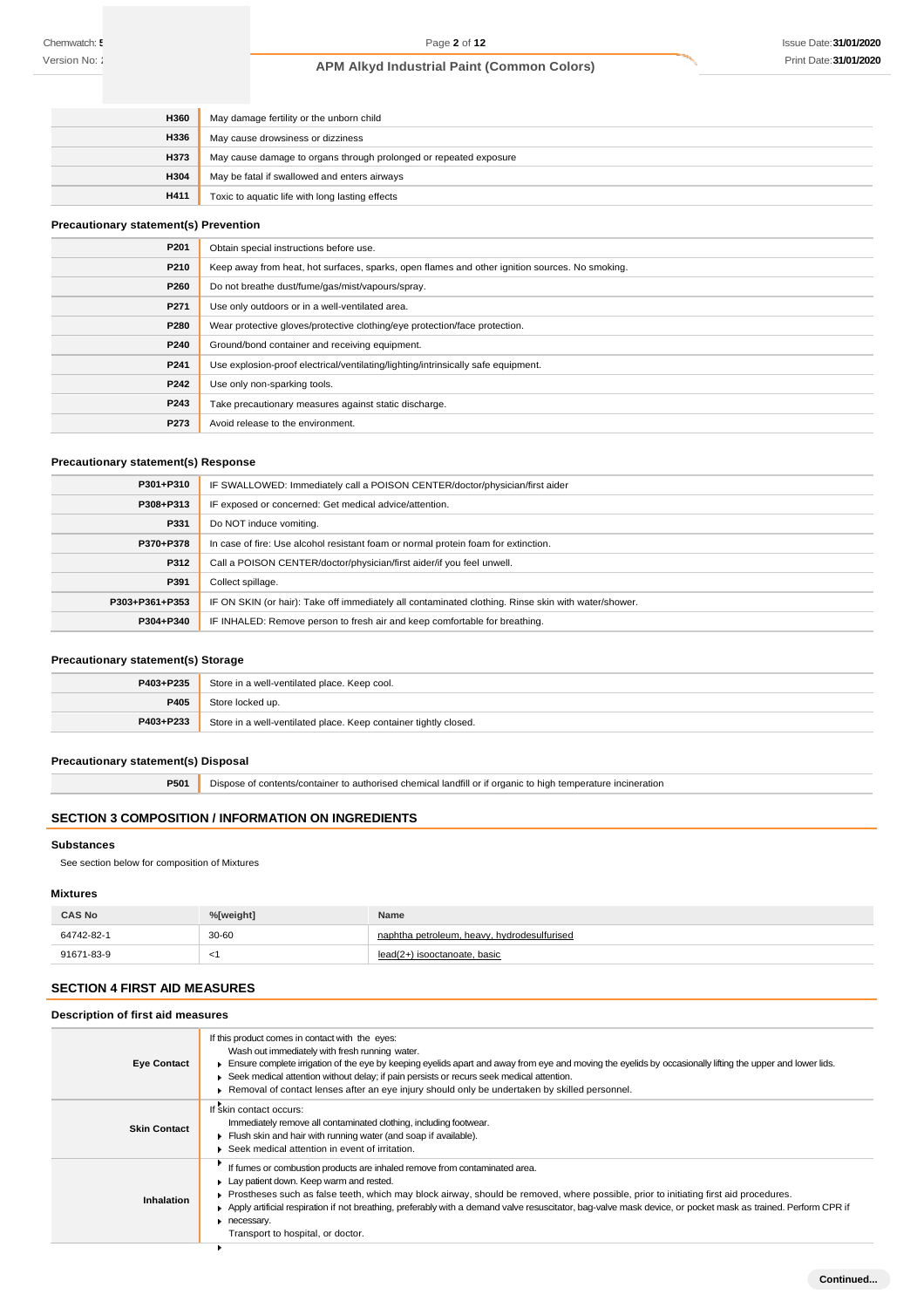**Indication of any immediate medical attention and special treatment needed** For acute or short term repeated exposures to petroleum distillates or related hydrocarbons: Primary threat to life, from pure petroleum distillate ingestion and/or inhalation, is respiratory failure. Patients should be quickly evaluated for signs of respiratory distress (e.g. cyanosis, tachypnoea, intercostal retraction, obtundation) and given oxygen. Patients with inadequate tidal volumes or poor arterial blood gases (pO2 50 mm Hg) should be intubated. ▶ Arrhythmias complicate some hydrocarbon ingestion and/or inhalation and electrocardiographic evidence of myocardial injury has been reported; intravenous lines and cardiac monitors should be established in obviously symptomatic patients. The lungs excrete inhaled solvents, so that hyperventilation improves clearance. A chest x-ray should be taken immediately after stabilisation of breathing and circulation to document aspiration and detect the presence of pneumothorax. Epinephrine (adrenalin) is not recommended for treatment of bronchospasm because of potential myocardial sensitisation to catecholamines. Inhaled cardioselective bronchodilators (e.g. Alupent, Salbutamol) are the preferred agents, with aminophylline a second choice. Lavage is indicated in patients who require decontamination; ensure use of cuffed endotracheal tube in adult patients. [Ellenhorn and Barceloux: Medical Toxicology] If swallowed do **NOT** induce vomiting. If vomiting occurs, lean patient forward or place on left side (head-down position, if possible) to maintain open airway and prevent aspiration. **Doserve the patient carefully.** Never give liquid to a person showing signs of being sleepy or with reduced awareness; i.e. becoming unconscious. Give water to rinse out mouth, then provide liquid slowly and as much as casualty can comfortably drink. ▶ Seek medical advice. Avoid giving milk or oils. Avoid giving alcohol. If spontaneous vomiting appears imminent or occurs, hold patient's head down, lower than their hips to help avoid possible aspiration of vomitus. **Ingestion**

Any material aspirated during vomiting may produce lung injury. Therefore emesis should not be induced mechanically or pharmacologically. Mechanical means should be used if it is considered necessary to evacuate the stomach contents; these include gastric lavage after endotracheal intubation. If spontaneous vomiting has occurred after ingestion, the patient should be monitored for difficult breathing, as adverse effects of aspiration into the lungs may be delayed up to 48 hours.

- Gastric acids solubilise lead and its salts and lead absorption occurs in the small bowel.
- Particles of less than 1 um diameter are substantially absorbed by the alveoli following inhalation.
- ▶ Lead is distributed to the red blood cells and has a half-life of 35 days. It is subsequently redistributed to soft tissue & bone-stores or eliminated. The kidney accounts for 75% of daily lead loss; integumentary and alimentary losses account for the remainder.
- ▶ Neurasthenic symptoms are the most common symptoms of intoxication. Lead toxicity produces a classic motor neuropathy. Acute encephalopathy appears infrequently in adults. Diazepam is the best drug for seizures.
- ▶ Whole-blood lead is the best measure of recent exposure; free erythrocyte protoporphyrin (FEP) provides the best screening for chronic exposure. Obvious clinical symptoms occur in adults when whole-blood lead exceeds 80 ug/dL
- ▶ British Anti-Lewisite is an effective antidote and enhances faecal and urinary excretion of lead. The onset of action of BAL is about 30 minutes and most of the chelated metal complex is excreted in 4-6 hours, primarily in the bile. Adverse reaction appears in up to 50% of patients given BAL in doses exceeding 5 mg/kg. CaNa2EDTA has also been used alone or in concert with BAL as an antidote. D-penicillamine is the usual oral agent for mobilisation of bone lead; its use in the treatment of lead poisoning remains investigational. 2,3-dimercapto-1-propanesulfonic acid (DMPS) and dimercaptosuccinic acid (DMSA) are water soluble analogues of BAL and their effectiveness is undergoing review. As a rule, stop BAL if lead decreases below 50 ug/dL; stop CaNa2EDTA if blood lead decreases below 40 ug/dL or urinary lead drops below 2 mg/24hrs.

### [Ellenhorn & Barceloux: Medical Toxicology]

### BIOLOGICAL EXPOSURE INDEX - BEI

These represent the determinants observed in specimens collected from a healthy worker who has been exposed at the Exposure Standard (ES or TLV):

| Determinant                     | Index                                             | Sampling Time          | Comments |
|---------------------------------|---------------------------------------------------|------------------------|----------|
| . Lead in blood                 | 30 ug/100 ml                                      | <b>Not Critical</b>    |          |
| 2. Lead in urine                | 150 ug/gm creatinine                              | <b>Not Critical</b>    |          |
| 3. Zinc protoporphyrin in blood | 250 ug/100 ml erythrocytes OR 100 ug/100 ml blood | After 1 month exposure |          |

B: Background levels occur in specimens collected from subjects **NOT** exposed.

## **SECTION 5 FIREFIGHTING MEASURES**

### **Extinguishing media**

| ▶ Foam.<br>▶ Dry chemical powder.<br>▶ BCF (where regulations permit).<br>Carbon dioxide.<br>• Water spray or fog - Large fires only. |
|---------------------------------------------------------------------------------------------------------------------------------------|
|                                                                                                                                       |

### **Special hazards arising from the substrate or mixture**

| <b>Fire Incompatibility</b>    | Avoid contamination with oxidising agents i.e. nitrates, oxidising acids, chlorine bleaches, pool chlorine etc. as ignition may result                                                                                                                                                                                                                                                                                                                                                                                                                                                                                                               |
|--------------------------------|------------------------------------------------------------------------------------------------------------------------------------------------------------------------------------------------------------------------------------------------------------------------------------------------------------------------------------------------------------------------------------------------------------------------------------------------------------------------------------------------------------------------------------------------------------------------------------------------------------------------------------------------------|
| <b>Advice for firefighters</b> |                                                                                                                                                                                                                                                                                                                                                                                                                                                                                                                                                                                                                                                      |
| <b>Fire Fighting</b>           | Alert Fire Brigade and tell them location and nature of hazard.<br>May be violently or explosively reactive.<br>Wear breathing apparatus plus protective gloves.<br>Prevent, by any means available, spillage from entering drains or water course.<br>If safe, switch off electrical equipment until vapour fire hazard removed.<br>Use water delivered as a fine spray to control fire and cool adjacent area.<br>Avoid spraying water onto liquid pools.<br>DO NOT approach containers suspected to be hot.<br>Cool fire exposed containers with water spray from a protected location.<br>If safe to do so, remove containers from path of fire. |
| <b>Fire/Explosion Hazard</b>   | Liquid and vapour are flammable.<br>Moderate fire hazard when exposed to heat or flame.<br>Vapour forms an explosive mixture with air.<br>Moderate explosion hazard when exposed to heat or flame.<br>Vapour may travel a considerable distance to source of ignition.<br>Heating may cause expansion or decomposition leading to violent rupture of containers.<br>On combustion, may emit toxic fumes of carbon monoxide (CO).                                                                                                                                                                                                                     |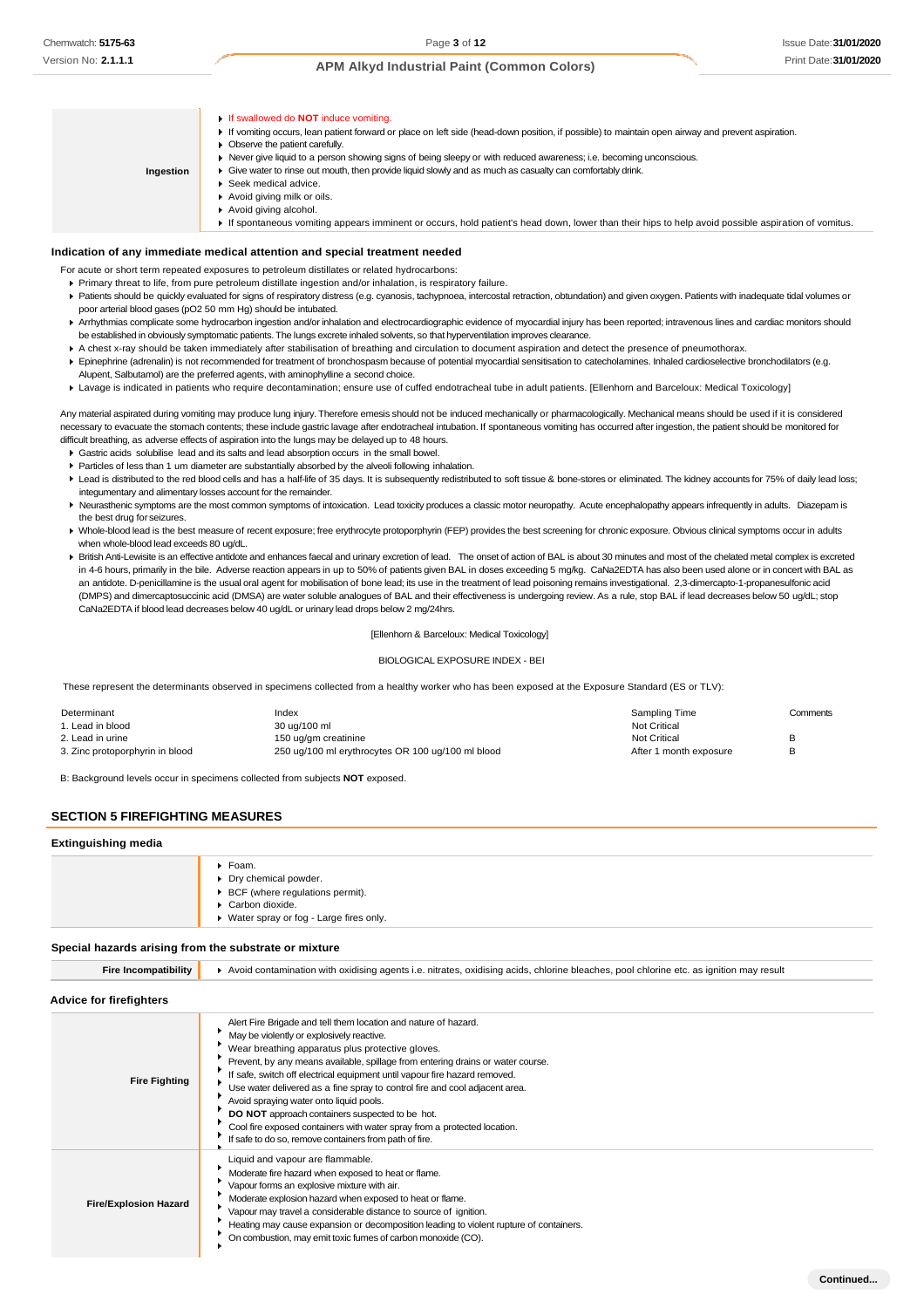# Issue Date:**31/01/2020** Print Date:**31/01/2020**

# **APM Alkyd Industrial Paint (Common Colors)**

Combustion products include,: carbon dioxide (CO2), metal oxides, other pyrolysis products typical of burning organic material

## **SECTION 6 ACCIDENTAL RELEASE MEASURES**

# **Personal precautions, protective equipment and emergency procedures**

| <b>Minor Spills</b> | Remove all ignition sources.<br>Clean up all spills immediately.<br>Avoid breathing vapours and contact with skin and eyes.<br>Control personal contact with the substance, by using protective equipment.<br>Contain and absorb small quantities with vermiculite or other absorbent material.<br>Wipe up.<br>Collect residues in a flammable waste container.                                                                                                                                                                                                                                                                                                                                                                                                                                                                                                                                                                                                        |
|---------------------|------------------------------------------------------------------------------------------------------------------------------------------------------------------------------------------------------------------------------------------------------------------------------------------------------------------------------------------------------------------------------------------------------------------------------------------------------------------------------------------------------------------------------------------------------------------------------------------------------------------------------------------------------------------------------------------------------------------------------------------------------------------------------------------------------------------------------------------------------------------------------------------------------------------------------------------------------------------------|
| <b>Major Spills</b> | Clear area of personnel and move upwind.<br>Alert Fire Brigade and tell them location and nature of hazard.<br>May be violently or explosively reactive.<br>Wear breathing apparatus plus protective gloves.<br>Prevent, by any means available, spillage from entering drains or water course.<br>Consider evacuation (or protect in place).<br>No smoking, naked lights or ignition sources.<br>Increase ventilation.<br>Stop leak if safe to do so.<br>Water spray or fog may be used to disperse /absorb vapour.<br>Contain spill with sand, earth or vermiculite.<br>Use only spark-free shovels and explosion proof equipment.<br>Collect recoverable product into labelled containers for recycling.<br>Absorb remaining product with sand, earth or vermiculite.<br>Collect solid residues and seal in labelled drums for disposal.<br>Wash area and prevent runoff into drains.<br>If contamination of drains or waterways occurs, advise emergency services. |
|                     |                                                                                                                                                                                                                                                                                                                                                                                                                                                                                                                                                                                                                                                                                                                                                                                                                                                                                                                                                                        |

Personal Protective Equipment advice is contained in Section 8 of the SDS.

# **SECTION 7 HANDLING AND STORAGE**

## **Precautions for safe handling**

| Safe handling            | The conductivity of this material may make it a static accumulator., A liquid is typically considered nonconductive if its conductivity is below 100 pS/m and is<br>considered semi-conductive if its conductivity is below 10 000 pS/m., Whether a liquid is nonconductive or semi-conductive, the precautions are the same., A<br>number of factors, for example liquid temperature, presence of contaminants, and anti-static additives can greatly influence the conductivity of a liquid.<br>Even with proper grounding and bonding, this material can still accumulate an electrostatic charge. If sufficient charge is allowed to accumulate, electrostatic<br>discharge and ignition of flammable air-vapour mixtures can occur.<br>Containers, even those that have been emptied, may contain explosive vapours.<br>Do NOT cut, drill, grind, weld or perform similar operations on or near containers.<br><b>DO NOT</b> allow clothing wet with material to stay in contact with skin<br>Avoid all personal contact, including inhalation.<br>Wear protective clothing when risk of overexposure occurs.<br>Use in a well-ventilated area.<br>Prevent concentration in hollows and sumps.<br>DO NOT enter confined spaces until atmosphere has been checked.<br>Avoid smoking, naked lights or ignition sources.<br>Avoid generation of static electricity.<br><b>DO NOT</b> use plastic buckets.<br>Earth all lines and equipment.<br>Use spark-free tools when handling.<br>Avoid contact with incompatible materials.<br>When handling, <b>DO NOT</b> eat, drink or smoke.<br>Keep containers securely sealed when not in use.<br>Avoid physical damage to containers.<br>Always wash hands with soap and water after handling.<br>Work clothes should be laundered separately.<br>Use good occupational work practice.<br>Observe manufacturer's storage and handling recommendations contained within this MSDS.<br>Atmosphere should be regularly checked against established exposure standards to ensure safe working conditions.<br>۰. |
|--------------------------|-----------------------------------------------------------------------------------------------------------------------------------------------------------------------------------------------------------------------------------------------------------------------------------------------------------------------------------------------------------------------------------------------------------------------------------------------------------------------------------------------------------------------------------------------------------------------------------------------------------------------------------------------------------------------------------------------------------------------------------------------------------------------------------------------------------------------------------------------------------------------------------------------------------------------------------------------------------------------------------------------------------------------------------------------------------------------------------------------------------------------------------------------------------------------------------------------------------------------------------------------------------------------------------------------------------------------------------------------------------------------------------------------------------------------------------------------------------------------------------------------------------------------------------------------------------------------------------------------------------------------------------------------------------------------------------------------------------------------------------------------------------------------------------------------------------------------------------------------------------------------------------------------------------------------------------------------------------------------------------------------------------------------------------------------------------|
| <b>Other information</b> | Store in original containers in approved flammable liquid storage area.<br>Store away from incompatible materials in a cool, dry, well-ventilated area.<br>۰.<br><b>DO NOT</b> store in pits, depressions, basements or areas where vapours may be trapped.<br>No smoking, naked lights, heat or ignition sources.<br>▶ Storage areas should be clearly identified, well illuminated, clear of obstruction and accessible only to trained and authorised personnel - adequate security<br>must be provided so that unauthorised personnel do not have access.<br>Store according to applicable regulations for flammable materials for storage tanks, containers, piping, buildings, rooms, cabinets, allowable quantities and<br>minimum storage distances.<br>Use non-sparking ventilation systems, approved explosion proof equipment and intrinsically safe electrical systems.<br>Have appropriate extinguishing capability in storage area (e.g. portable fire extinguishers - dry chemical, foam or carbon dioxide) and flammable gas<br>$\blacktriangleright$ detectors.<br>Keep adsorbents for leaks and spills readily available.<br>$\triangleright$ Protect containers against physical damage and check regularly for leaks.<br>• Observe manufacturer's storage and handling recommendations contained within this MSDS.<br>In addition, for tank storages (where appropriate):<br>Store in grounded, properly designed and approved vessels and away from incompatible materials.<br>For bulk storages, consider use of floating roof or nitrogen blanketed vessels; where venting to atmosphere is possible, equip storage tank vents with flame<br>arrestors; inspect tank vents during winter conditions for vapour/ice build-up.<br>Storage tanks should be above ground and diked to hold entire contents.                                                                                                                                                                                                                            |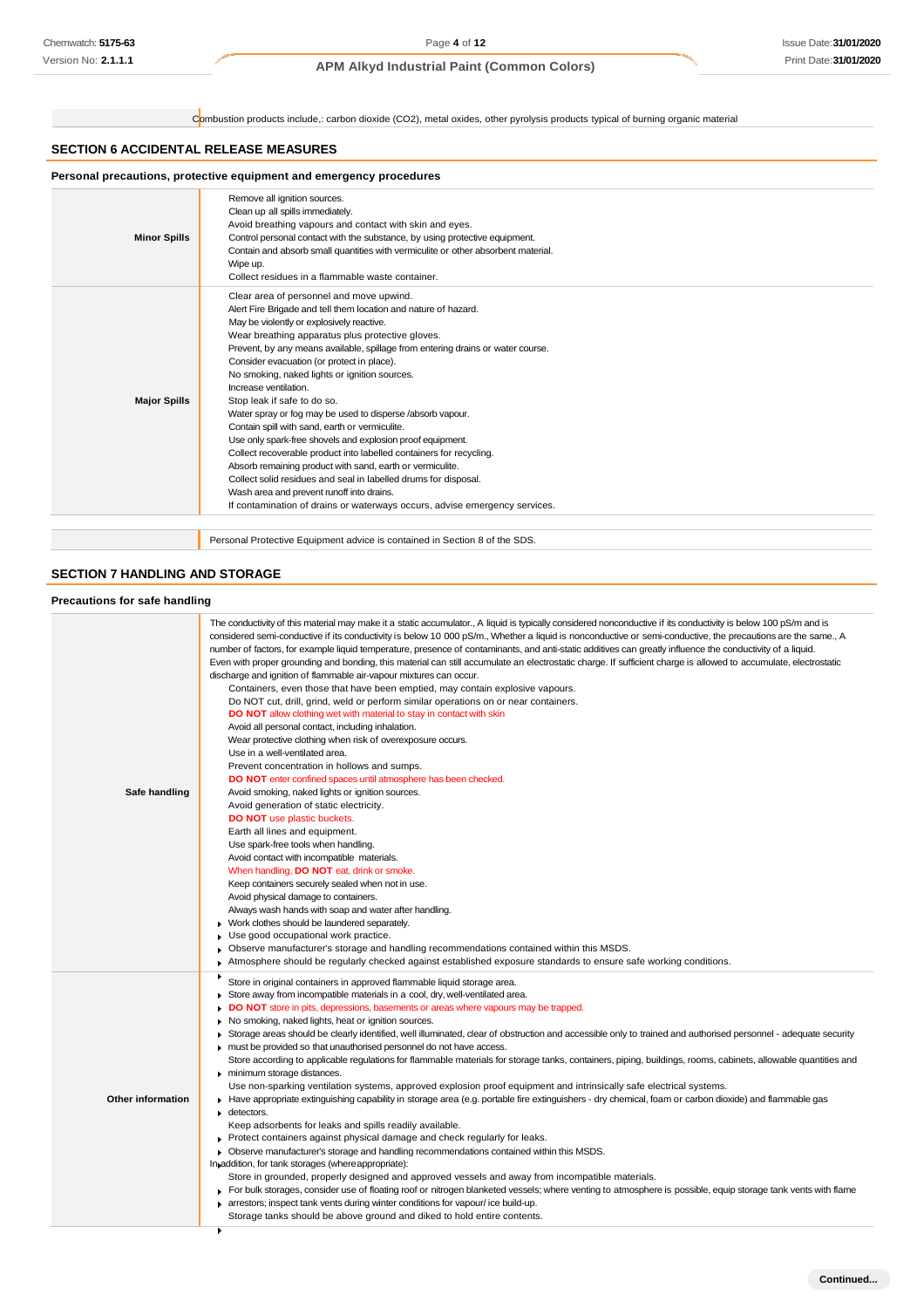## **Conditions for safe storage, including any incompatibilities**

| Suitable container             | Packing as supplied by manufacturer.<br>Plastic containers may only be used if approved for flammable liquid.<br>Check that containers are clearly labelled and free from leaks.<br>For low viscosity materials (i): Drums and jerry cans must be of the non-removable head type. (ii): Where a can is to be used as an inner package, the can<br>must have a screwed enclosure.<br>For materials with a viscosity of at least 2680 cSt. (23 deg. C)<br>For manufactured product having a viscosity of at least 250 cSt. (23 deg. C)<br>Manufactured product that requires stirring before use and having a viscosity of at least 20 cSt (25 deg. C): (i) Removable head packaging; (ii) Cans with<br>friction closures and (iii) low pressure tubes and cartridges may be used.<br>Where combination packages are used, and the inner packages are of glass, there must be sufficient inert cushioning material in contact with inner and outer<br>packages<br>In addition, where inner packagings are glass and contain liquids of packing group I there must be sufficient inert absorbent to absorb any spillage, unless<br>the outer packaging is a close fitting moulded plastic box and the substances are not incompatible with the plastic.                                                                                                                                                                                                                                                                                                                                                                                                                                                                                                                                                                                                                                                                                                                                                                                                                                                                                                                                                                                                                                                                                                                                                                                                                                                                                                                                                                                                                                                                                                                                                                                                                                                                                                                                                                                                                                                                                                                                                                                                                                                                                                                                                                                                                                                                           |
|--------------------------------|--------------------------------------------------------------------------------------------------------------------------------------------------------------------------------------------------------------------------------------------------------------------------------------------------------------------------------------------------------------------------------------------------------------------------------------------------------------------------------------------------------------------------------------------------------------------------------------------------------------------------------------------------------------------------------------------------------------------------------------------------------------------------------------------------------------------------------------------------------------------------------------------------------------------------------------------------------------------------------------------------------------------------------------------------------------------------------------------------------------------------------------------------------------------------------------------------------------------------------------------------------------------------------------------------------------------------------------------------------------------------------------------------------------------------------------------------------------------------------------------------------------------------------------------------------------------------------------------------------------------------------------------------------------------------------------------------------------------------------------------------------------------------------------------------------------------------------------------------------------------------------------------------------------------------------------------------------------------------------------------------------------------------------------------------------------------------------------------------------------------------------------------------------------------------------------------------------------------------------------------------------------------------------------------------------------------------------------------------------------------------------------------------------------------------------------------------------------------------------------------------------------------------------------------------------------------------------------------------------------------------------------------------------------------------------------------------------------------------------------------------------------------------------------------------------------------------------------------------------------------------------------------------------------------------------------------------------------------------------------------------------------------------------------------------------------------------------------------------------------------------------------------------------------------------------------------------------------------------------------------------------------------------------------------------------------------------------------------------------------------------------------------------------------------------------------------------------------------------------------------------------------------------------|
| <b>Storage incompatibility</b> | For alkyl aromatics:<br>The alkyl side chain of aromatic rings can undergo oxidation by several mechanisms. The most common and dominant one is the attack by oxidation at benzylic<br>carbon as the intermediate formed is stabilised by resonance structure of the ring.<br>Following reaction with oxygen and under the influence of sunlight, a hydroperoxide at the alpha-position to the aromatic ring, is the primary oxidation product<br>formed (provided a hydrogen atom is initially available at this position) - this product is often short-lived but may be stable dependent on the nature of the<br>aromatic substitution; a secondary C-H bond is more easily attacked than a primary C-H bond whilst a tertiary C-H bond is even more susceptible to attack<br>by oxygen<br>Monoalkylbenzenes may subsequently form monocarboxylic acids; alkyl naphthalenes mainly produce the corresponding naphthalene carboxylic acids.<br>Oxidation in the presence of transition metal salts not only accelerates but also selectively decomposes the hydroperoxides.<br>Hock-rearrangement by the influence of strong acids converts the hydroperoxides to hemiacetals. Peresters formed from the hydroperoxides undergo<br>Criegee rearrangement easily.<br>Alkali metals accelerate the oxidation while CO2 as co-oxidant enhances the selectivity.<br>Microwave conditions give improved yields of the oxidation products.<br>Photo-oxidation products may occur following reaction with hydroxyl radicals and NOx - these may be components of photochemical smogs.<br>Oxidation of Alkylaromatics: T.S.S Rao and Shubhra Awasthi: E-Journal of Chemistry Vol 4, No. 1, pp 1-13 January 2007<br>Vigorous reactions, sometimes amounting to explosions, can result from the contact between aromatic rings and strong oxidising agents.<br>Aromatics can react exothermically with bases and with diazo compounds.<br>Low molecular weight alkanes:<br>May react violently with strong oxidisers, chlorine, chlorine dioxide, dioxygenyl tetrafluoroborate.<br>May react with oxidising materials, nickel carbonyl in the presence of oxygen, heat.<br>Are incompatible with nitronium tetrafluoroborate(1-), halogens and interhalogens<br>may generate electrostatic charges, due to low conductivity, on flow or agitation.<br>Avoid flame and ignition sources<br>Redox reactions of alkanes, in particular with oxygen and the halogens, are possible as the carbon atoms are in a strongly reduced condition. Reaction with<br>oxygen (if present in sufficient quantity to satisfy the reaction stoichiometry) leads to combustion without any smoke, producing carbon dioxide and water. Free<br>radical halogenation reactions occur with halogens, leading to the production of haloalkanes. In addition, alkanes have been shown to interact with, and bind to,<br>certain transition metal complexes<br>Interaction between chlorine and ethane over activated carbon at 350 deg C has caused explosions, but added carbon dioxide reduces the risk. The violent<br>interaction of liquid chlorine injected into ethane at 80 deg C/10 bar becomes very violent if ethylene is also present A mixture prepared at -196 deg C with<br>either methane or ethane exploded when the temp was raised to -78 deg C. Addition of nickel carbonyl to an n-butane-oxygen mixture causes an explosion at<br>20-40 deg C.<br>Alkanes will react with steam in the presence of a nickel catalyst to give hydrogen. |

# **SECTION 8 EXPOSURE CONTROLS / PERSONAL PROTECTION**

## **Control parameters**

# **OCCUPATIONAL EXPOSURE LIMITS (OEL)**

# **INGREDIENT DATA**

| Source                                                                 | Ingredient                                                                | <b>Material name</b> | <b>TWA</b>          | <b>STEL</b>   | Peak          | <b>Notes</b>  |
|------------------------------------------------------------------------|---------------------------------------------------------------------------|----------------------|---------------------|---------------|---------------|---------------|
| Singapore Permissible<br><b>Exposure Limits of Toxic</b><br>Substances | naphtha petroleum, heavy, hydrodesulfurised                               | Stoddard solvent     | 525 mg/m3 / 100 ppm | Not Available | Not Available | Not Available |
| <b>EMERGENCY LIMITS</b>                                                |                                                                           |                      |                     |               |               |               |
| Ingredient                                                             | <b>Material name</b>                                                      |                      |                     | TEEL-1        | TEEL-2        | TEEL-3        |
| naphtha petroleum, heavy,<br>hydrodesulfurised                         | Stoddard solvent; (Mineral spirits, 85% nonane and 15% trimethyl benzene) |                      |                     | $100$ ppm     | 350 ppm       | 29500 ppm     |
|                                                                        |                                                                           |                      |                     |               |               |               |
|                                                                        |                                                                           |                      |                     |               |               |               |

| Ingredient                                     | <b>Original IDLH</b> | <b>Revised IDLH</b>  |
|------------------------------------------------|----------------------|----------------------|
| naphtha petroleum, heavy,<br>hvdrodesulfurised | 29,500 mg/m3         | 20,000 mg/m3         |
| lead(2+) isooctanoate, basic                   | 700 mg/m3            | $100 \text{ mg/m}$ 3 |

## **Exposure controls**

| Appropriate engineering<br>controls | Engineering controls are used to remove a hazard or place a barrier between the worker and the hazard. Well-designed engineering controls can be highly<br>effective in protecting workers and will typically be independent of worker interactions to provide this high level of protection.<br>The basic types of engineering controls are:<br>Process controls which involve changing the way a job activity or process is done to reduce the risk.<br>Enclosure and/or isolation of emission source which keeps a selected hazard "physically" away from the worker and ventilation that strategically "adds" and<br>"removes" air in the work environment. Ventilation can remove or dilute an air contaminant if designed properly. The design of a ventilation system must match<br>the particular process and chemical or contaminant in use.<br>Employers may need to use multiple types of controls to prevent employee overexposure.<br>For flammable liquids and flammable gases, local exhaust ventilation or a process enclosure ventilation system may be required. Ventilation equipment should<br>be explosion-resistant. |
|-------------------------------------|--------------------------------------------------------------------------------------------------------------------------------------------------------------------------------------------------------------------------------------------------------------------------------------------------------------------------------------------------------------------------------------------------------------------------------------------------------------------------------------------------------------------------------------------------------------------------------------------------------------------------------------------------------------------------------------------------------------------------------------------------------------------------------------------------------------------------------------------------------------------------------------------------------------------------------------------------------------------------------------------------------------------------------------------------------------------------------------------------------------------------------------------|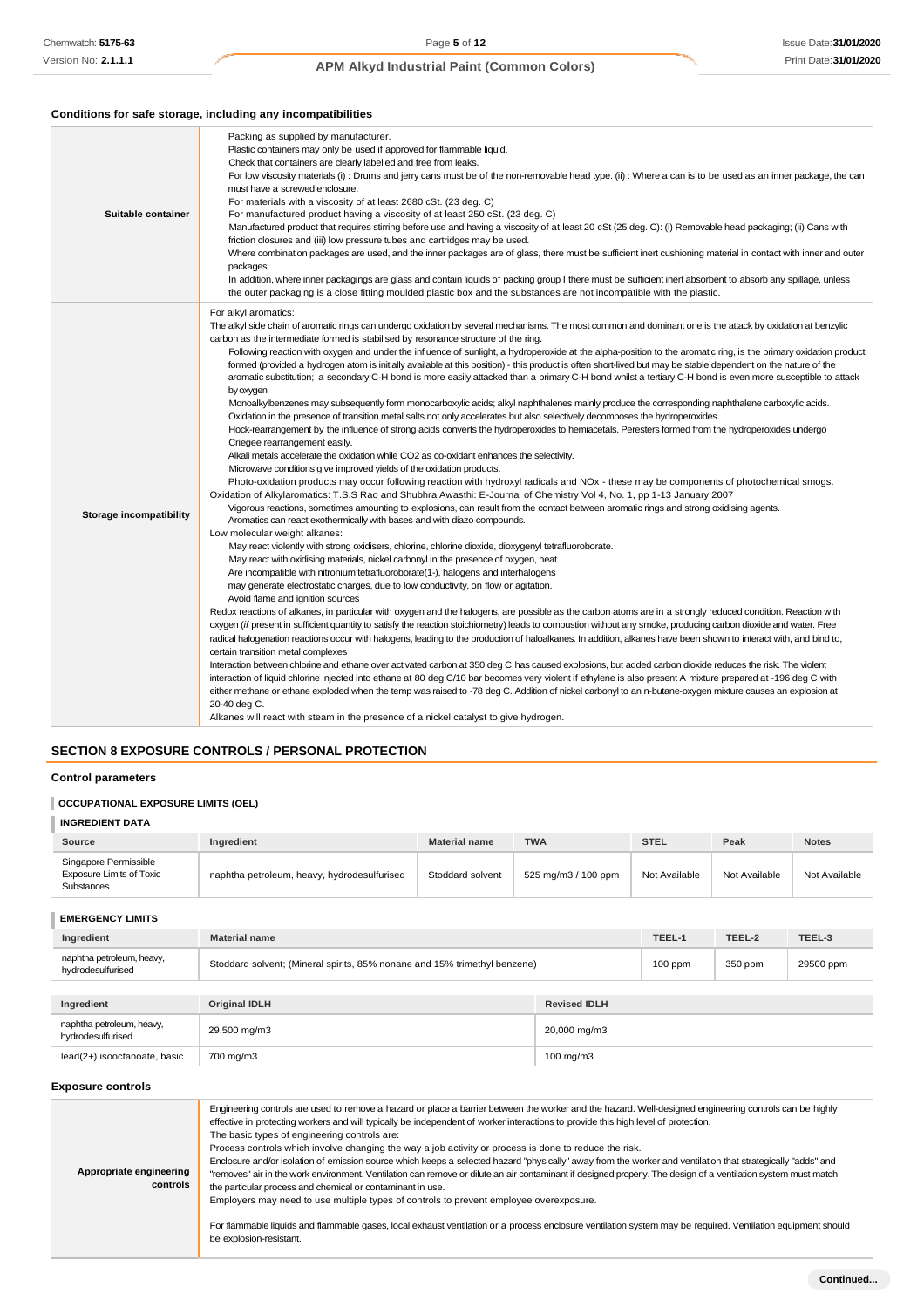| No: 2.1.1.1                  | <b>APM Alkyd Industrial Paint (Common Colors)</b>                                                                                                                                                                                                                                                                                                                                                                                                                                                                                                                                                                                                                                                                                                                                                                                                                                                                                                              |                                  | Print Date: 31/01/2                       |
|------------------------------|----------------------------------------------------------------------------------------------------------------------------------------------------------------------------------------------------------------------------------------------------------------------------------------------------------------------------------------------------------------------------------------------------------------------------------------------------------------------------------------------------------------------------------------------------------------------------------------------------------------------------------------------------------------------------------------------------------------------------------------------------------------------------------------------------------------------------------------------------------------------------------------------------------------------------------------------------------------|----------------------------------|-------------------------------------------|
|                              |                                                                                                                                                                                                                                                                                                                                                                                                                                                                                                                                                                                                                                                                                                                                                                                                                                                                                                                                                                |                                  |                                           |
|                              | Air contaminants generated in the workplace possess varying "escape" velocities which, in turn, determine the "capture velocities" of fresh circulating air<br>required to effectively remove the contaminant.                                                                                                                                                                                                                                                                                                                                                                                                                                                                                                                                                                                                                                                                                                                                                 |                                  |                                           |
|                              | Type of Contaminant:                                                                                                                                                                                                                                                                                                                                                                                                                                                                                                                                                                                                                                                                                                                                                                                                                                                                                                                                           |                                  | Air Speed:                                |
|                              | solvent, vapours, degreasing etc., evaporating from tank (in still air).                                                                                                                                                                                                                                                                                                                                                                                                                                                                                                                                                                                                                                                                                                                                                                                                                                                                                       |                                  | $0.25 - 0.5$ m/s<br>$(50-100)$<br>f/min.) |
|                              | aerosols, fumes from pouring operations, intermittent container filling, low speed conveyer transfers, welding, spray drift, plating acid fumes,<br>pickling (released at low velocity into zone of active generation)                                                                                                                                                                                                                                                                                                                                                                                                                                                                                                                                                                                                                                                                                                                                         |                                  | $0.5-1$ m/s<br>$(100 - 200)$<br>f/min.)   |
|                              | direct spray, spray painting in shallow booths, drum filling, conveyer loading, crusher dusts, gas discharge (active generation into zone of<br>rapid air motion)                                                                                                                                                                                                                                                                                                                                                                                                                                                                                                                                                                                                                                                                                                                                                                                              |                                  | $1-2.5$ m/s<br>$(200 - 500)$<br>f/min.)   |
|                              | Within each range the appropriate value depends on:                                                                                                                                                                                                                                                                                                                                                                                                                                                                                                                                                                                                                                                                                                                                                                                                                                                                                                            |                                  |                                           |
|                              | Lower end of the range                                                                                                                                                                                                                                                                                                                                                                                                                                                                                                                                                                                                                                                                                                                                                                                                                                                                                                                                         | Upper end of the range           |                                           |
|                              | 1: Room air currents minimal or favourable to capture                                                                                                                                                                                                                                                                                                                                                                                                                                                                                                                                                                                                                                                                                                                                                                                                                                                                                                          | 1: Disturbing room air currents  |                                           |
|                              | 2: Contaminants of low toxicity or of nuisance value only.                                                                                                                                                                                                                                                                                                                                                                                                                                                                                                                                                                                                                                                                                                                                                                                                                                                                                                     | 2: Contaminants of high toxicity |                                           |
|                              | 3: Intermittent, low production.                                                                                                                                                                                                                                                                                                                                                                                                                                                                                                                                                                                                                                                                                                                                                                                                                                                                                                                               | 3: High production, heavy use    |                                           |
|                              | 4: Large hood or large air mass in motion                                                                                                                                                                                                                                                                                                                                                                                                                                                                                                                                                                                                                                                                                                                                                                                                                                                                                                                      | 4: Small hood-local control only |                                           |
|                              | Simple theory shows that air velocity falls rapidly with distance away from the opening of a simple extraction pipe. Velocity generally decreases with the square<br>of distance from the extraction point (in simple cases). Therefore the air speed at the extraction point should be adjusted, accordingly, after reference to<br>distance from the contaminating source. The air velocity at the extraction fan, for example, should be a minimum of 1-2 m/s (200-400 f/min.) for extraction of<br>solvents generated in a tank 2 meters distant from the extraction point. Other mechanical considerations, producing performance deficits within the extraction<br>apparatus, make it essential that theoretical air velocities are multiplied by factors of 10 or more when extraction systems are installed or used.                                                                                                                                   |                                  |                                           |
| <b>Personal protection</b>   |                                                                                                                                                                                                                                                                                                                                                                                                                                                                                                                                                                                                                                                                                                                                                                                                                                                                                                                                                                |                                  |                                           |
| Eye and face protection      | Safety glasses with side shields.<br>▶ Chemical goggles.<br>▶ Contact lenses may pose a special hazard; soft contact lenses may absorb and concentrate irritants. A written policy document, describing the wearing of<br>lenses or restrictions on use, should be created for each workplace or task. This should include a review of lens absorption and adsorption for the class of<br>chemicals in use and an account of injury experience. Medical and first-aid personnel should be trained in their removal and suitable equipment should be<br>readily available. In the event of chemical exposure, begin eye irrigation immediately and remove contact lens as soon as practicable. Lens should be removed<br>at the first signs of eye redness or irritation - lens should be removed in a clean environment only after workers have washed hands thoroughly. [CDC NIOSH<br>Current Intelligence Bulletin 59], [AS/NZS 1336 or national equivalent] |                                  |                                           |
| <b>Skin protection</b>       | See Hand protection below                                                                                                                                                                                                                                                                                                                                                                                                                                                                                                                                                                                                                                                                                                                                                                                                                                                                                                                                      |                                  |                                           |
| <b>Hands/feet protection</b> | ▶ Wear chemical protective gloves, e.g. PVC.<br>Wear safety footwear or safety gumboots, e.g. Rubber<br>The selection of suitable gloves does not only depend on the material, but also on further marks of quality which vary from manufacturer to manufacturer. Where<br>the chemical is a preparation of several substances, the resistance of the glove material can not be calculated in advance and has therefore to be checked prior<br>to the application.<br>The exact break through time for substances has to be obtained from the manufacturer of the protective gloves and has to be observed when making a final<br>choice.<br>Suitability and durability of glove type is dependent on usage. Important factors in the selection of gloves include:<br>Frequency and duration of contact,<br>chemical resistance of glove material,<br>glove thickness and<br>$\bullet$ dexterity                                                               |                                  |                                           |
|                              | Select gloves tested to a relevant standard (e.g. Europe EN 374, US F739, AS/NZS 2161.1 or national equivalent).<br>• When prolonged or frequently repeated contact may occur, a glove with a protection class of 5 or higher (breakthrough time greater than 240 minutes<br>according to EN 374, AS/NZS 2161.10.1 or national equivalent) is recommended.<br>▶ When only brief contact is expected, a glove with a protection class of 3 or higher (breakthrough time greater than 60 minutes according to EN 374, AS/NZS<br>2161.10.1 or national equivalent) is recommended.<br>▶ Some glove polymer types are less affected by movement and this should be taken into account when considering gloves for long-term use.<br>Contaminated gloves should be replaced.<br>Gloves must only be wom on clean hands. After using gloves, hands should be washed and dried thoroughly. Application of a non-perfumed moisturiser is<br>recommended.               |                                  |                                           |
| <b>Body protection</b>       | See Other protection below                                                                                                                                                                                                                                                                                                                                                                                                                                                                                                                                                                                                                                                                                                                                                                                                                                                                                                                                     |                                  |                                           |
| Other protectio <sub>n</sub> | • Overalls.<br>▶ PVC Apron.<br>PVC protective suit may be required if exposure severe.<br>Eyewash unit.<br>Ensure there is ready access to a safety shower.<br>Some plastic personal protective equipment (PPE) (e.g. gloves, aprons, overshoes) are not recommended as they may produce static electricity.                                                                                                                                                                                                                                                                                                                                                                                                                                                                                                                                                                                                                                                   |                                  |                                           |

**n** · · For large scale or continuous use wear tight-weave non-static clothing (no metallic fasteners, cuffs or pockets). Non sparking safety or conductive footwear should be considered. Conductive footwear describes a boot or shoe with a sole made from a conductive compound chemically bound to the bottom components, for permanent control to electrically ground the foot an shall dissipate static electricity from the body to reduce the possibility of ignition of volatile compounds. Electrical resistance must range between 0 to 500,000 ohms. Conductive shoes should be stored in lockers close to the room in which they are worn. Personnel who have been issued conductive footwear should not wear them from their place of work to their homes and return. **Thermal hazards** Not Available

### **Respiratory protection**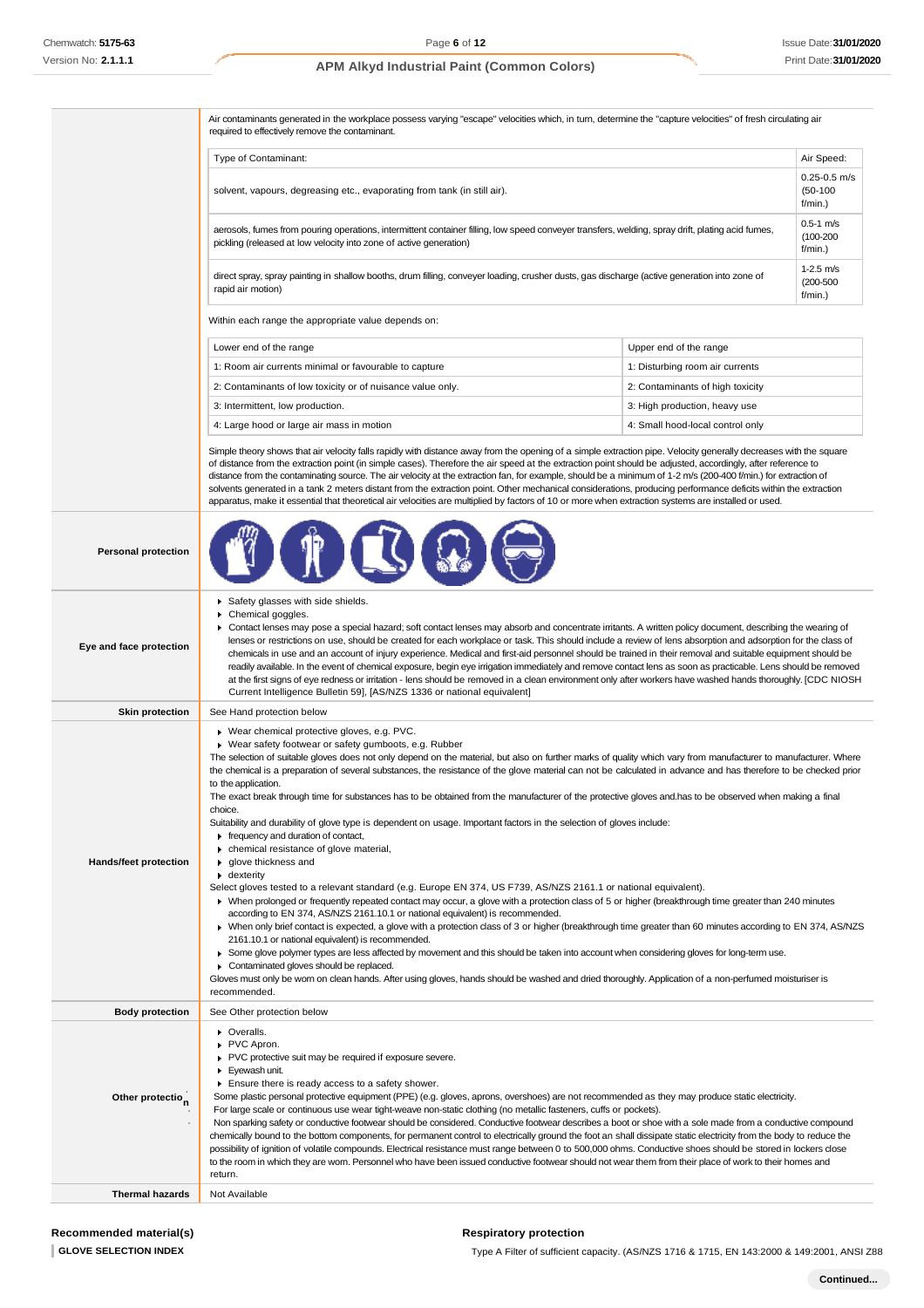Glove selection is based on a modified presentation of the:

*"***Forsberg Clothing Performance Index".**

The effect(s) of the following substance(s) are taken into account in the *computergenerated* selection:

APM Alkyd Industrial Paint (Common Colors) Not Available

**Material CPI**

\* CPI - Chemwatch Performance Index

A: Best Selection

B: Satisfactory; may degrade after 4 hours continuous immersion

C: Poor to Dangerous Choice for other than short term immersion **NOTE**: As a series of factors will influence the actual performance of the glove, a final

selection must be based on detailed observation. -

\* Where the glove is to be used on a short term, casual or infrequent basis, factors such as "feel" or convenience (e.g. disposability), may dictate a choice of gloves which might otherwise be unsuitable following long-term or frequent use. A qualified practitioner should be consulted.

#### or national equivalent)

Where the concentration of gas/particulates in the breathing zone, approaches or exceeds the "Exposure Standard" (or ES), respiratory protection is required.

Degree of protection varies with both face-piece and Class of filter; the nature of protection varies with Type of filter.

| <b>Required Minimum</b><br><b>Protection Factor</b> | Half-Face<br>Respirator | <b>Full-Face</b><br>Respirator | <b>Powered Air</b><br>Respirator |
|-----------------------------------------------------|-------------------------|--------------------------------|----------------------------------|
| up to $5 \times ES$                                 | A-AUS / Class 1         | ٠                              | A-PAPR-AUS /<br>Class 1          |
| up to $25 \times ES$                                | Air-line*               | $A-2$                          | A-PAPR-2                         |
| up to $50 \times ES$                                | ٠                       | $A-3$                          | ٠                                |
| $50+ x ES$                                          | ٠                       | Air-line**                     | ٠                                |

\* - Continuous-flow; \*\* - Continuous-flow or positive pressure demand

^ - Full-face

A(All classes) = Organic vapours, B AUS or B1 = Acid gasses, B2 = Acid gas or hydrogen cyanide(HCN), B3 = Acid gas or hydrogen cyanide(HCN), E = Sulfur dioxide(SO2), G = Agricultural chemicals, K = Ammonia(NH3), Hg = Mercury, NO = Oxides of nitrogen, MB = Methyl bromide, AX = Low boiling point organic compounds(below 65 degC)

## **SECTION 9 PHYSICAL AND CHEMICAL PROPERTIES**

### **Information on basic physical and chemical properties**

**Appearance** White flammable liquid; does not mix with water.|Viscosity: 78-80 KU

| <b>Physical state</b>                           | Liquid         | Relative density (Water = 1)                      | $-1.08$        |
|-------------------------------------------------|----------------|---------------------------------------------------|----------------|
| Odour                                           | Not Available  | <b>Partition coefficient</b><br>n-octanol / water | Not Available  |
| <b>Odour threshold</b>                          | Not Available  | Auto-ignition temperature<br>$(^{\circ}C)$        | Not Available  |
| pH (as supplied)                                | Not Applicable | Decomposition<br>temperature                      | Not Available  |
| Melting point / freezing<br>point (°C)          | Not Available  | Viscosity (cSt)                                   | Not Available  |
| Initial boiling point and<br>boiling range (°C) | 135-140        | Molecular weight (g/mol)                          | Not Applicable |
| Flash point (°C)                                | 35             | <b>Taste</b>                                      | Not Available  |
| <b>Evaporation rate</b>                         | Not Available  | <b>Explosive properties</b>                       | Not Available  |
| Flammability                                    | Flammable.     | <b>Oxidising properties</b>                       | Not Available  |
| Upper Explosive Limit (%)                       | Not Available  | Surface Tension (dyn/cm or<br>$mN/m$ )            | Not Available  |
| Lower Explosive Limit (%)                       | Not Available  | <b>Volatile Component (%vol)</b>                  | 50-60          |
| Vapour pressure (kPa)                           | < 1.33         | Gas group                                         | Not Available  |
| Solubility in water (g/L)                       | Immiscible     | pH as a solution (1%)                             | Not Applicable |
| Vapour density (Air = 1)                        | Not Available  | VOC g/L                                           | Not Available  |

### **SECTION 10 STABILITY AND REACTIVITY**

| Reactivity                            | See section 7                                                                                                                    |
|---------------------------------------|----------------------------------------------------------------------------------------------------------------------------------|
| <b>Chemical stability</b>             | Unstable in the presence of incompatible materials.<br>Product is considered stable.<br>Hazardous polymerisation will not occur. |
| Possibility of hazardous<br>reactions | See section 7                                                                                                                    |
| <b>Conditions to avoid</b>            | See section 7                                                                                                                    |
| Incompatible materials                | See section 7                                                                                                                    |
| Hazardous decomposition<br>products   | See section 5                                                                                                                    |

## **SECTION 11 TOXICOLOGICAL INFORMATION**

### **Information on toxicological effects**

| <b>Inhaled</b> | Inhalation of vapours may cause drowsiness and dizziness. This may be accompanied by sleepiness, reduced alertness, loss of reflexes, lack of co-ordination,<br>and vertigo.<br>There is some evidence to suggest that the material can cause respiratory irritation in some persons. The body's response to such irritation can cause further<br>lung damage.<br>Inhaling high concentrations of mixed hydrocarbons can cause narcosis, with nausea, vomiting and lightheadedness. Low molecular weight (C2-C12)<br>hydrocarbons can irritate mucous membranes and cause incoordination, giddiness, nausea, vertigo, confusion, headache, appetite loss, drowsiness, tremors<br>and stupor. |
|----------------|----------------------------------------------------------------------------------------------------------------------------------------------------------------------------------------------------------------------------------------------------------------------------------------------------------------------------------------------------------------------------------------------------------------------------------------------------------------------------------------------------------------------------------------------------------------------------------------------------------------------------------------------------------------------------------------------|
|                | Central nervous system (CNS) depression may include general discomfort, symptoms of giddiness, headache, dizziness, nausea, anaesthetic effects, slowed                                                                                                                                                                                                                                                                                                                                                                                                                                                                                                                                      |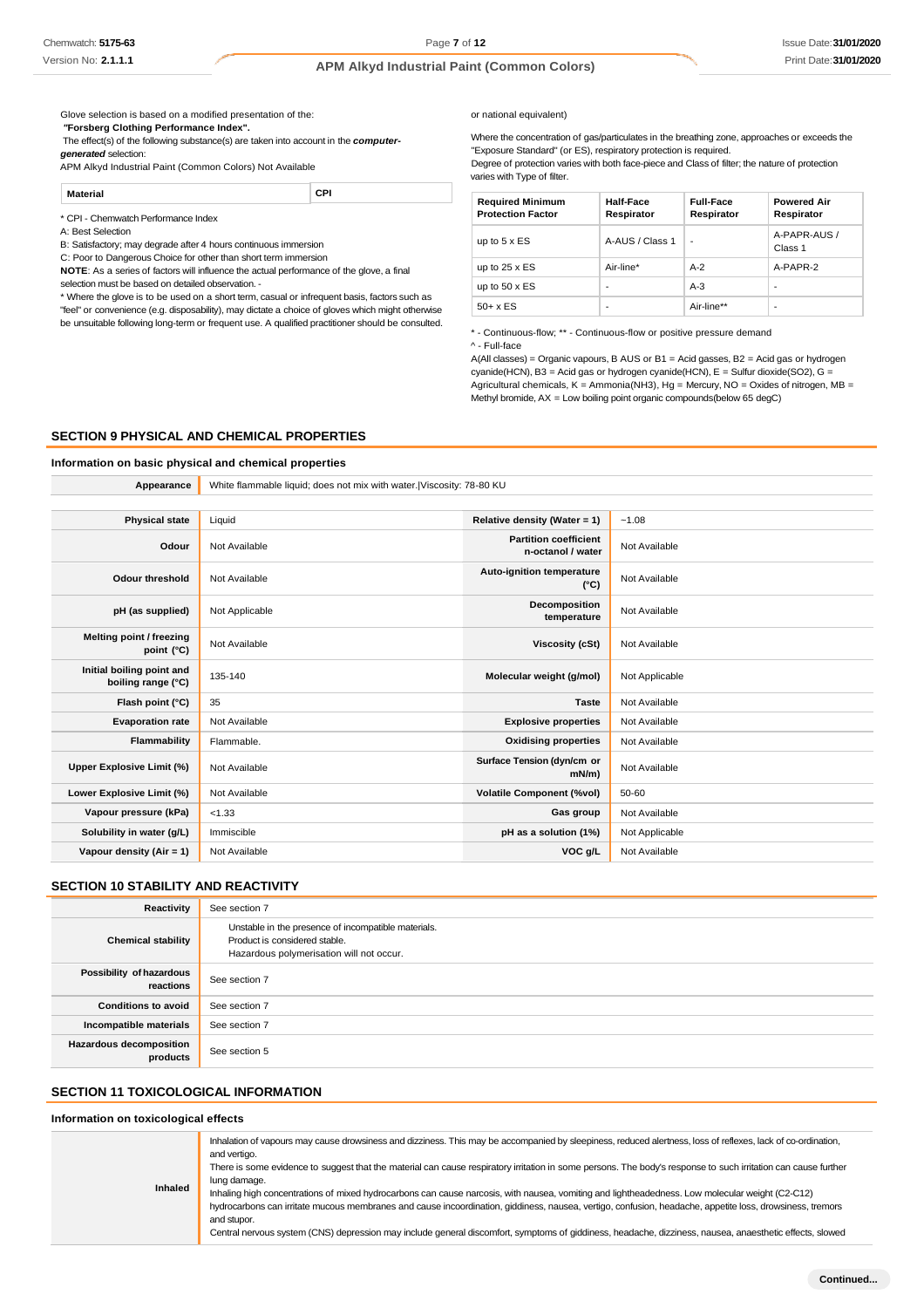|                                   | reaction time, slurred speech and may progress to unconsciousness. Serious poisonings may result in respiratory depression and may be fatal.<br>Inhalation of high concentrations of gas/vapour causes lung irritation with coughing and nausea, central nervous depression with headache and dizziness,<br>slowing of reflexes, fatigue and inco-ordination.<br>Exposure to white spirit may cause nausea and vertigo.<br>Although it has not been demonstrated that the material produces harm following inhalation, unusual routes of exposure have produced damage to the health of<br>at least one animal species.                                                                                                                                                                                                                                                                                                                                                                                                                                                                                                                                                                                                                       |                                                                                                                                                              |  |  |
|-----------------------------------|-----------------------------------------------------------------------------------------------------------------------------------------------------------------------------------------------------------------------------------------------------------------------------------------------------------------------------------------------------------------------------------------------------------------------------------------------------------------------------------------------------------------------------------------------------------------------------------------------------------------------------------------------------------------------------------------------------------------------------------------------------------------------------------------------------------------------------------------------------------------------------------------------------------------------------------------------------------------------------------------------------------------------------------------------------------------------------------------------------------------------------------------------------------------------------------------------------------------------------------------------|--------------------------------------------------------------------------------------------------------------------------------------------------------------|--|--|
| Ingestion                         | Swallowing of the liquid may cause aspiration into the lungs with the risk of chemical pneumonitis; serious consequences may result. (ICSC13733)<br>Accidental ingestion of the material may be damaging to the health of the individual.<br>Ingestion of petroleum hydrocarbons can irritate the pharynx, oesophagus, stomach and small intestine, and cause swellings and ulcers of the mucous.<br>Symptoms include a buming mouth and throat; larger amounts can cause nausea and vomiting, narcosis, weakness, dizziness, slow and shallow breathing,<br>abdominal swelling, unconsciousness and convulsions.                                                                                                                                                                                                                                                                                                                                                                                                                                                                                                                                                                                                                             |                                                                                                                                                              |  |  |
| <b>Skin Contact</b>               | Repeated exposure may cause skin cracking, flaking or drying following normal handling and use.<br>Open cuts, abraded or irritated skin should not be exposed to this material<br>Entry into the blood-stream, through, for example, cuts, abrasions or lesions, may produce systemic injury with harmful effects. Examine the skin prior to the use<br>of the material and ensure that any external damage is suitably protected.<br>Skin contact with the material may damage the health of the individual; systemic effects may result following absorption.<br>Aromatic hydrocarbons may produce sensitivity and redness of the skin. They are not likely to be absorbed into the body through the skin but branched species<br>are more likely to.<br>The material may cause moderate inflammation of the skin either following direct contact or after a delay of some time. Repeated exposure can cause contact<br>dermatitis which is characterised by redness, swelling and blistering.                                                                                                                                                                                                                                              |                                                                                                                                                              |  |  |
| Eye                               | Direct eye contact with petroleum hydrocarbons can be painful, and the corneal epithelium may be temporarily damaged. Aromatic species can cause irritation<br>and excessive tear secretion.<br>There is evidence that material may produce eye irritation in some persons and produce eye damage 24 hours or more after instillation. Severe inflammation<br>may be expected with pain.<br>The liquid produces a high level of eye discomfort and is capable of causing pain and severe conjunctivitis. Comeal injury may develop, with possible<br>permanent impairment of vision, if not promptly and adequately treated.                                                                                                                                                                                                                                                                                                                                                                                                                                                                                                                                                                                                                  |                                                                                                                                                              |  |  |
| Chronic                           | Substance accumulation, in the human body, is likely and may cause some concem following repeated or long-term occupational exposure.<br>Ample evidence exists that developmental disorders are directly caused by human exposure to the material.<br>Prolonged or repeated skin contact may cause drying with cracking, irritation and possible dermatitis following.<br>Constant or exposure over long periods to mixed hydrocarbons may produce stupor with dizziness, weakness and visual disturbance, weight loss and anaemia,<br>and reduced liver and kidney function. Skin exposure may result in drying and cracking and redness of the skin.<br>Immersion of the hands and forearms in white spirits may quickly result in inflammation of the skin and follicles. Workers exposed to white spirit have reported<br>nausea and vomiting and one worker has been reported to develop aplastic anaemia, bone marrow depression and this person later died from septicaemia.<br>There has been some concern that this material can cause cancer or mutations but there is not enough data to make an assessment.<br>Chronic solvent inhalation exposures may result in nervous system impairment and liver and blood changes. [PATTYS] |                                                                                                                                                              |  |  |
|                                   |                                                                                                                                                                                                                                                                                                                                                                                                                                                                                                                                                                                                                                                                                                                                                                                                                                                                                                                                                                                                                                                                                                                                                                                                                                               |                                                                                                                                                              |  |  |
| <b>APM Alkyd Industrial Paint</b> | <b>TOXICITY</b>                                                                                                                                                                                                                                                                                                                                                                                                                                                                                                                                                                                                                                                                                                                                                                                                                                                                                                                                                                                                                                                                                                                                                                                                                               | <b>IRRITATION</b>                                                                                                                                            |  |  |
| (Common Colors)                   | Not Available                                                                                                                                                                                                                                                                                                                                                                                                                                                                                                                                                                                                                                                                                                                                                                                                                                                                                                                                                                                                                                                                                                                                                                                                                                 | Not Available                                                                                                                                                |  |  |
|                                   | <b>TOXICITY</b>                                                                                                                                                                                                                                                                                                                                                                                                                                                                                                                                                                                                                                                                                                                                                                                                                                                                                                                                                                                                                                                                                                                                                                                                                               | <b>IRRITATION</b>                                                                                                                                            |  |  |
| naphtha petroleum, heavy,         | Dermal (rabbit) LD50: >1900 mg/kg <sup>[1]</sup>                                                                                                                                                                                                                                                                                                                                                                                                                                                                                                                                                                                                                                                                                                                                                                                                                                                                                                                                                                                                                                                                                                                                                                                              | Not Available                                                                                                                                                |  |  |
| hydrodesulfurised                 | Inhalation (rat) LC50: >1400 ppm/8H[2]                                                                                                                                                                                                                                                                                                                                                                                                                                                                                                                                                                                                                                                                                                                                                                                                                                                                                                                                                                                                                                                                                                                                                                                                        |                                                                                                                                                              |  |  |
|                                   | Oral (rat) LD50: >4500 mg/kg <sup>[1]</sup>                                                                                                                                                                                                                                                                                                                                                                                                                                                                                                                                                                                                                                                                                                                                                                                                                                                                                                                                                                                                                                                                                                                                                                                                   |                                                                                                                                                              |  |  |
|                                   | <b>TOXICITY</b>                                                                                                                                                                                                                                                                                                                                                                                                                                                                                                                                                                                                                                                                                                                                                                                                                                                                                                                                                                                                                                                                                                                                                                                                                               | <b>IRRITATION</b>                                                                                                                                            |  |  |
| lead(2+) isooctanoate, basic      | Not Available                                                                                                                                                                                                                                                                                                                                                                                                                                                                                                                                                                                                                                                                                                                                                                                                                                                                                                                                                                                                                                                                                                                                                                                                                                 | Not Available                                                                                                                                                |  |  |
| Legend:                           | 1. Value obtained from Europe ECHA Registered Substances - Acute toxicity 2.* Value obtained from manufacturer's SDS. Unless otherwise specified data<br>extracted from RTECS - Register of Toxic Effect of chemical Substances                                                                                                                                                                                                                                                                                                                                                                                                                                                                                                                                                                                                                                                                                                                                                                                                                                                                                                                                                                                                               |                                                                                                                                                              |  |  |
|                                   |                                                                                                                                                                                                                                                                                                                                                                                                                                                                                                                                                                                                                                                                                                                                                                                                                                                                                                                                                                                                                                                                                                                                                                                                                                               |                                                                                                                                                              |  |  |
|                                   | No significant acute toxicological data identified in literature search.<br>inversely proportional to the carbon chain length, with little absorption above C30. With respect to the carbon chain lengths likely to be present in mineral                                                                                                                                                                                                                                                                                                                                                                                                                                                                                                                                                                                                                                                                                                                                                                                                                                                                                                                                                                                                     | Studies indicate that normal, branched and cyclic paraffins are absorbed from the mammalian gastrointestinal tract and that the absorption of n-paraffins is |  |  |

**APM Alkyd Industrial Paint (Common Colors)**

oil, n-paraffins may be absorbed to a greater extent that iso- or cyclo-paraffins. The major classes of hydrocarbons have been shown to be well absorbed by the gastrointestinal tract in various species. In many cases, the hydrophobic hydrocarbons are ingested in association with dietary lipids. The dependence of hydrocarbon absorption on concomitant triglyceride digestion and absorption,is known as the "hydrocarbon continuum hypothesis", and asserts that a series of solubilising phases in the intestinal lumen, created by dietary triglycerides and their digestion products, afford hydrocarbons a route to the lipid phase of the intestinal absorptive cell (enterocyte) membrane. While some hydrocarbons may traverse the mucosal epithelium unmetabolised and appear as solutes in lipoprotein particles in intestinal lymph, there is evidence that most hydrocarbons partially separate from nutrient lipids and undergo metabolic transformation in the enterocyte. The enterocyte may play a major role in determining the proportion of an absorbed hydrocarbon that, by escaping initial biotransformation, becomes available for deposition in its unchanged form in peripheral tissues such as adipose tissue, or in the liver.

| <b>NAPHTHA PETROLEUM,</b><br>HEAVY.<br><b>HYDRODESULFURISED</b> | No significant acute toxicological data identified in literature search.<br>for petroleum:<br>This product contains benzene which is known to cause acute myeloid leukaemia and n-hexane which has been shown to metabolize to compounds which<br>are neuropathic.<br>This product contains toluene. There are indications from animal studies that prolonged exposure to high concentrations of toluene may lead to hearing<br>loss.<br>This product contains ethyl benzene and naphthalene from which there is evidence of tumours in rodents<br>Carcinogenicity: Inhalation exposure to mice causes liver tumours, which are not considered relevant to humans. Inhalation exposure to rats causes<br>kidney tumours which are not considered relevant to humans.<br>Mutagenicity: There is a large database of mutagenicity studies on gasoline and gasoline blending streams, which use a wide variety of endpoints and<br>give predominantly negative results. All in vivo studies in animals and recent studies in exposed humans (e.g. petrol service station attendants) have shown<br>negative results in mutagenicity assays.<br>Reproductive Toxicity: Repeated exposure of pregnant rats to high concentrations of toluene (around or exceeding 1000 ppm) can cause developmental<br>effects, such as lower birth weight and developmental neurotoxicity, on the foetus. However, in a two-generation reproductive study in rats exposed to |
|-----------------------------------------------------------------|----------------------------------------------------------------------------------------------------------------------------------------------------------------------------------------------------------------------------------------------------------------------------------------------------------------------------------------------------------------------------------------------------------------------------------------------------------------------------------------------------------------------------------------------------------------------------------------------------------------------------------------------------------------------------------------------------------------------------------------------------------------------------------------------------------------------------------------------------------------------------------------------------------------------------------------------------------------------------------------------------------------------------------------------------------------------------------------------------------------------------------------------------------------------------------------------------------------------------------------------------------------------------------------------------------------------------------------------------------------------------------------------------------------------------------------------------------|
|-----------------------------------------------------------------|----------------------------------------------------------------------------------------------------------------------------------------------------------------------------------------------------------------------------------------------------------------------------------------------------------------------------------------------------------------------------------------------------------------------------------------------------------------------------------------------------------------------------------------------------------------------------------------------------------------------------------------------------------------------------------------------------------------------------------------------------------------------------------------------------------------------------------------------------------------------------------------------------------------------------------------------------------------------------------------------------------------------------------------------------------------------------------------------------------------------------------------------------------------------------------------------------------------------------------------------------------------------------------------------------------------------------------------------------------------------------------------------------------------------------------------------------------|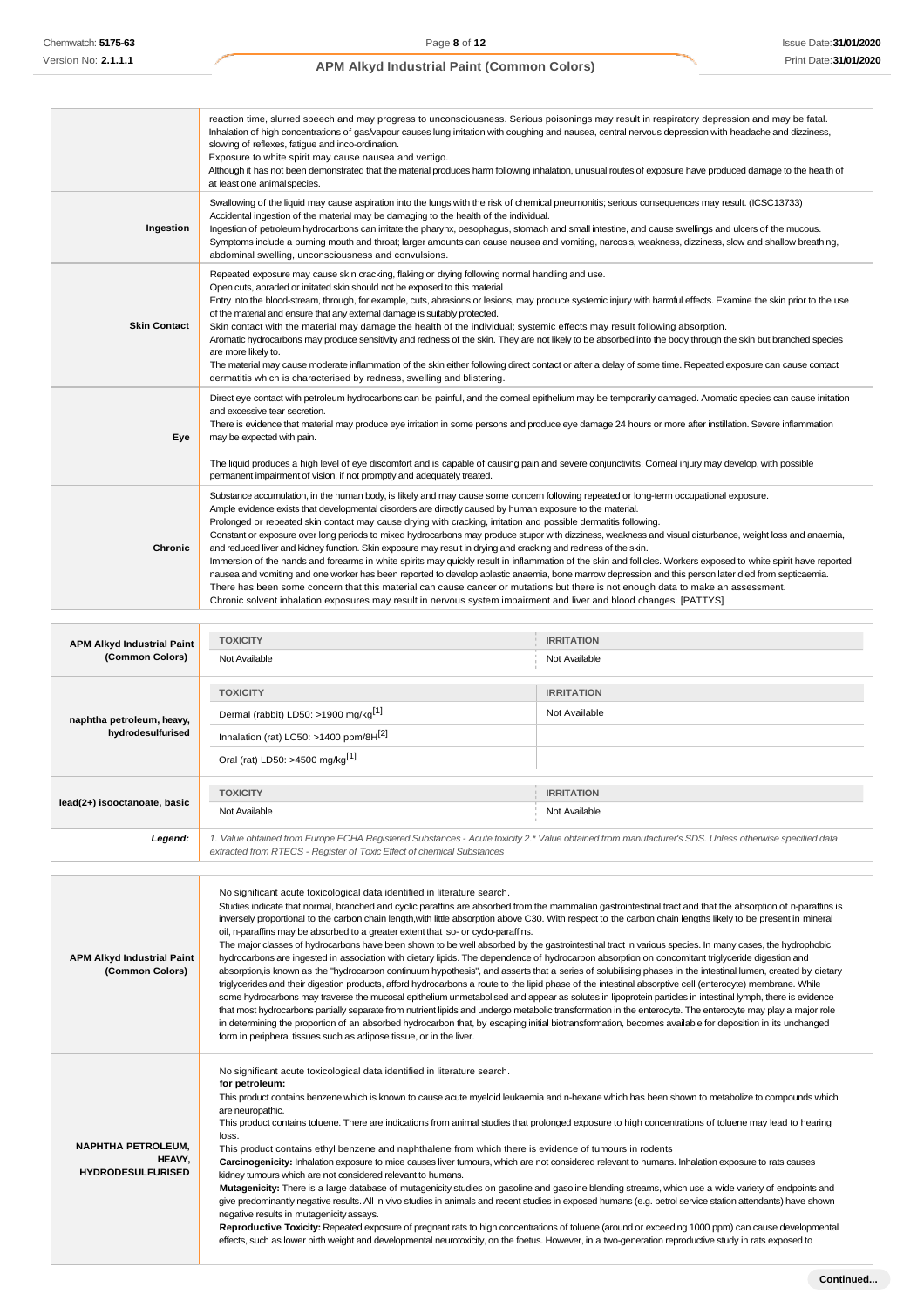|                                             | gasoline vapour condensate, no adverse effects on the foetus were observed.<br>Human Effects: Prolonged/ repeated contact may cause defatting of the skin which can lead to dermatitis and may make the skin more susceptible to<br>irritation and penetration by other materials.<br>Lifetime exposure of rodents to gasoline produces carcinogenicity although the relevance to humans has been questioned. Gasoline induces kidney cancer<br>in male rats as a consequence of accumulation of the alpha2-microglobulin protein in hyaline droplets in the male (but not female) rat kidney. Such<br>abnormal accumulation represents lysosomal overload and leads to chronic renal tubular cell degeneration, accumulation of cell debris, mineralisation of<br>renal medullary tubules and necrosis. A sustained regenerative proliferation occurs in epithelial cells with subsequent neoplastic transformation with<br>continued exposure. The alpha2-microglobulin is produced under the influence of hormonal controls in male rats but not in females and, more importantly,<br>not in humans. |                                 |                                                                                                                                                                    |
|---------------------------------------------|---------------------------------------------------------------------------------------------------------------------------------------------------------------------------------------------------------------------------------------------------------------------------------------------------------------------------------------------------------------------------------------------------------------------------------------------------------------------------------------------------------------------------------------------------------------------------------------------------------------------------------------------------------------------------------------------------------------------------------------------------------------------------------------------------------------------------------------------------------------------------------------------------------------------------------------------------------------------------------------------------------------------------------------------------------------------------------------------------------|---------------------------------|--------------------------------------------------------------------------------------------------------------------------------------------------------------------|
| LEAD(2+) ISOOCTANOATE,<br><b>BASIC</b>      | No significant acute toxicological data identified in literature search.                                                                                                                                                                                                                                                                                                                                                                                                                                                                                                                                                                                                                                                                                                                                                                                                                                                                                                                                                                                                                                |                                 |                                                                                                                                                                    |
|                                             |                                                                                                                                                                                                                                                                                                                                                                                                                                                                                                                                                                                                                                                                                                                                                                                                                                                                                                                                                                                                                                                                                                         |                                 |                                                                                                                                                                    |
| <b>Acute Toxicity</b>                       | ⊚                                                                                                                                                                                                                                                                                                                                                                                                                                                                                                                                                                                                                                                                                                                                                                                                                                                                                                                                                                                                                                                                                                       | Carcinogenicity                 | Ø                                                                                                                                                                  |
| <b>Skin Irritation/Corrosion</b>            | Ø                                                                                                                                                                                                                                                                                                                                                                                                                                                                                                                                                                                                                                                                                                                                                                                                                                                                                                                                                                                                                                                                                                       | Reproductivity                  | ✓                                                                                                                                                                  |
| <b>Serious Eye</b><br>Damage/Irritation     | ര                                                                                                                                                                                                                                                                                                                                                                                                                                                                                                                                                                                                                                                                                                                                                                                                                                                                                                                                                                                                                                                                                                       | <b>STOT - Single Exposure</b>   | ັ                                                                                                                                                                  |
| <b>Respiratory or Skin</b><br>sensitisation | Q                                                                                                                                                                                                                                                                                                                                                                                                                                                                                                                                                                                                                                                                                                                                                                                                                                                                                                                                                                                                                                                                                                       | <b>STOT - Repeated Exposure</b> | ✔                                                                                                                                                                  |
| <b>Mutagenicity</b>                         | Ø                                                                                                                                                                                                                                                                                                                                                                                                                                                                                                                                                                                                                                                                                                                                                                                                                                                                                                                                                                                                                                                                                                       | <b>Aspiration Hazard</b>        | ✓                                                                                                                                                                  |
|                                             |                                                                                                                                                                                                                                                                                                                                                                                                                                                                                                                                                                                                                                                                                                                                                                                                                                                                                                                                                                                                                                                                                                         | Legend:                         | $\blacktriangleright$ - Data required to make classification available<br>$\blacktriangleright$ - Data available but does not fill the criteria for classification |

*– Data Not Available to makeclassification*

### **SECTION 12 ECOLOGICAL INFORMATION**

### **Toxicity**

Toxic to aquatic organisms, may cause long-term adverse effects in the aquatic environment.

Do NOT allow product to come in contact with surface waters or to intertidal areas below the mean high water mark. Do not contaminate water when cleaning equipment or disposing of equipment wash-waters.

Wastes resulting from use of the product must be disposed of on site or at approved waste sites.

When spilled this product may act as a typical oil, causing a film, sheen, emulsion or sludge at or beneath the surface of the body of water. The oil film on water surface may physically affect the aquatic organisms, due to the interruption of the

oxygen transfer between the air and the wate

Oils of any kind can cause:

- drowning of water-fowl due to lack of buoyancy, loss of insulating capacity of feathers, starvation and vulnerability to predators due to lack of mobility
- **I** lethal effects on fish by coating gill surfaces, preventing respiration
- asphyxiation of benthic life forms when floating masses become engaged with surface debris and settle on the bottom and
- adverse aesthetic effects of fouled shoreline and beaches

In case of accidental releases on the soil, a fine film is formed on the soil, which prevents the plant respiration process and the soil particle saturation. It may cause deep water infestation. For Aromatic Substances Series:

Environmental Fate: Large, molecularly complex polycyclic aromatic hydrocarbons, or PAHs, are persistent in the environment longer than smaller PAHs. Atmospheric Fate: PAHs are 'semi-volatile substances" which can move between the atmosphere and the Earth's surface in repeated, temperature-driven cycles of deposition and volatilization. Terrestrial Fate: BTEX compounds have the potential to move through soil and contaminate ground water, and their vapors are highly flammable and explosive.

Ecotoxicity - Within an aromatic series, acute toxicity increases with increasing alkyl substitution on the aromatic nucleus. The order of most toxic to least in a study using grass shrimp and brown shrimp was dimethylnaphthalenes > methylnaphthalenes >naphthalenes. Anthrcene is a phototoxic PAH. UV light greatly increases the toxicity of anthracene to bluegill sunfish. Biological resources in strong sunlight are at more risk than those that are not. PAHs in general are more frequently associated with chronic risks. For Hydrocarbons: log Kow 1. BCF~10.

For Aromatics: log Kow 2-3.

BCF 20-200. For C5 and greater alkanes: log Kow 3-4.5. BCF 100-1,500.

For Alkanes, Benzene, Toluene, Ethylbenzene, Xylene (BTEX):

Environmental Fate: Microbes found in many natural settings (e.g., soils, groundwater, ponds) have been shown to be capable of degrading organic compounds. Some hydrocarbons will become associated with marine sediments likely to be spread over a fairly wide area of sea floor. Under aerobic conditions, hydrocarbons degrade to water and carbon dioxide, while under anaerobic processes, they produce water, methane and carbon dioxide. Anaerobic degradation is slower than aerobic. Biodegradation can eliminate the contaminants without dispersing them throughout the environment. The rate of hydrocarbon degradation depends on the chemical composition of the product released to the environment as well as site-specific environmental factors. Hydrocarbons with condensed ring structures, such as PAHs (polycyclic aromatic hydrocarbons) with four or more rings, have been shown to be relatively resistant to biodegradation. PAHs with only 2 or 3 rings (e.g., naphthalene, anthracene) are more easily biodegraded. In almost all cases, the presence of oxygen is essential for effective biodegradation. Straight chain hydrocarbons and aromatics degrade more readily than highly branched aliphatic compounds. The n-alkanes, n-alkyl aromatics, and the aromatics in the C10-C22 range are the most readily biodegradable; n-alkanes, n-alkyl aromatics, and aromatics in the C5-C9 range are biodegradable at low concentrations by some microorganisms, but are generally preferentially removed by volatilization and thus are unavailable in most environments; n-alkanes in the C1-C4 ranges are biodegradable only by a narrow range of specialized hydrocarbon degraders; n-alkanes, n-alkyl aromatics, and aromatics above C22 are generally not available to degrading microorganisms. The ideal pH range to promote biodegradation is close to neutral (6-8). For most species, the optimal pH is slightly alkaline, that is, greater than 7. Generally, as the temperature increases, biological activity tends to increase up to a temperature where enzyme denaturation occurs.

Atmospheric Fate: Alkanes, isoalkanes, and cycloalkanes have half-lives on the order of 1-10 days, whereas alkenes, cycloalkenes, and substituted benzenes have half-lives of 1 day or less. Photochemical oxidation products include aldehydes, hydroxy compounds, nitro compounds, and peroxyacyl nitrates. Alkenes, certain substituted aromatics, and naphthalene are potentially susceptible to direct photolysis.

Aquatic Fate: Volatilization half-life predicted as 7 days (ponds), 1.5 days (rivers), 6 days (lakes). Volatilization rate of naphthalene and its substituted derivatives estimated to be slower. The lower molecular weight hydrocarbons are expected to form a "slick" on the surface of waters after release in calm seas which is expected to evaporate and enter the atmosphere where it will be degraded through reaction with hydroxy radicals. Ecotoxicity: Effects on freshwater/saltwater organisms: Hydrocarbons are hydrophobic. Such substances produce toxicity in aquatic organisms by a mechanism referred to as "non-polar narcosis" or "baseline" toxicity. Toxic effects are often observed in species such as blue mussel, water fleas, freshwater green algae, marine copepods and amphipods.

Drinking Water Standards: hydrocarbon total: 10 ug/l (UK max.). **DO NOT** discharge into sewer or waterways

### **Persistence and degradability**

| Ingredient | : Water/Soil<br>Persistence:          | sistence: Air                              |
|------------|---------------------------------------|--------------------------------------------|
|            | No Data available for all ingredients | No Data available for all ingredients<br>. |

**Bioaccumulative potential**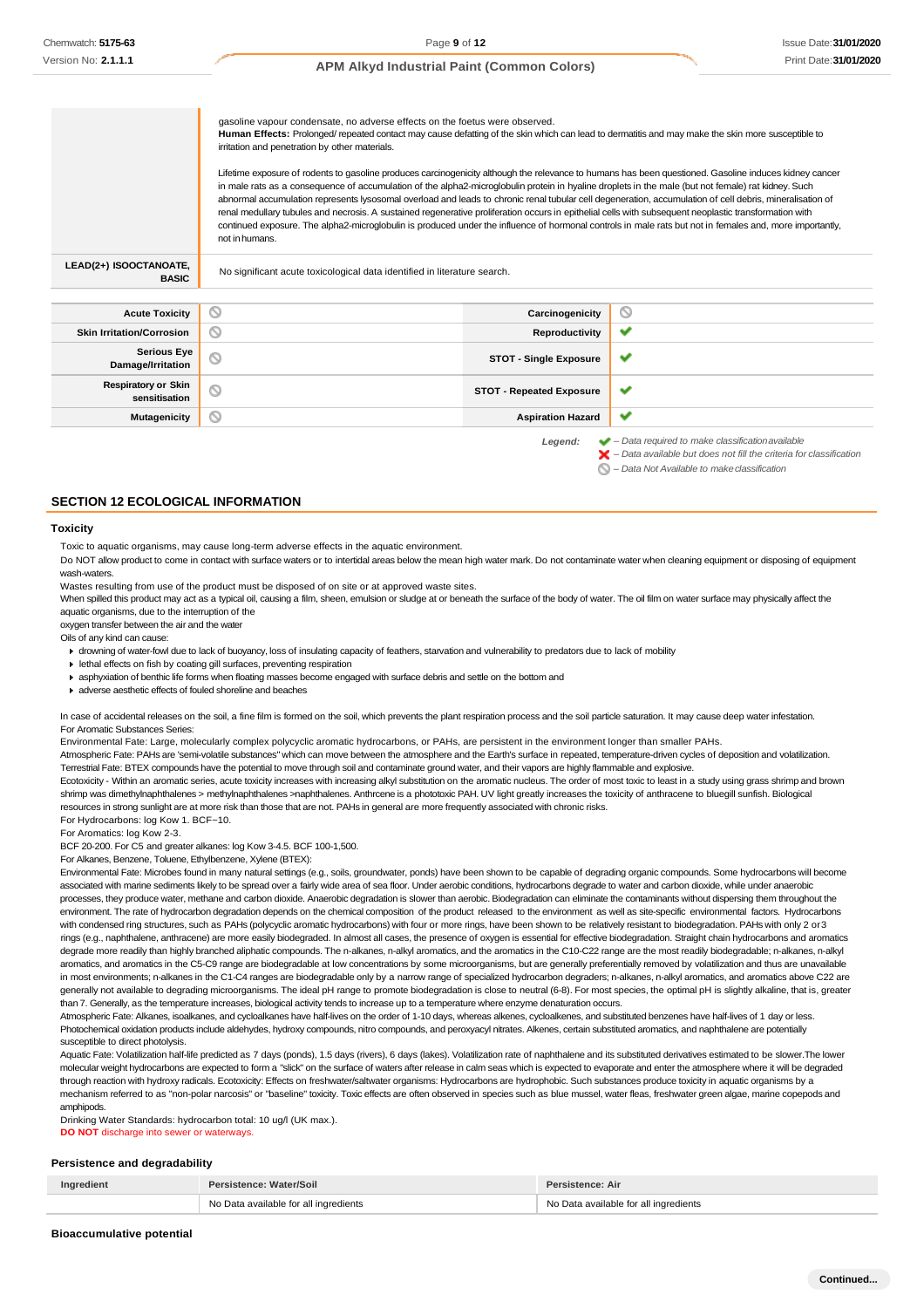| Ingredient       | <b>Bioaccumulation</b>                |  |  |
|------------------|---------------------------------------|--|--|
|                  | No Data available for all ingredients |  |  |
| Mobility in soil |                                       |  |  |
| Ingredient       | <b>Mobility</b>                       |  |  |
|                  | No Data available for all ingredients |  |  |

# **SECTION 13 DISPOSAL CONSIDERATIONS**

| Waste treatment methods         |                                                                                                                                                                                                                                                                                                                                                                                                                                                                                                                                                                                                                                                                                                                                                                                                                                                                                                                                                                                                                                                                                                                                                                                                                                                                                                                                                                                                                                                                                                                                                                                                                                                                                                                                                                                                                                                                                                                                                                                                                                                                                                                                                                                                                                                                                         |
|---------------------------------|-----------------------------------------------------------------------------------------------------------------------------------------------------------------------------------------------------------------------------------------------------------------------------------------------------------------------------------------------------------------------------------------------------------------------------------------------------------------------------------------------------------------------------------------------------------------------------------------------------------------------------------------------------------------------------------------------------------------------------------------------------------------------------------------------------------------------------------------------------------------------------------------------------------------------------------------------------------------------------------------------------------------------------------------------------------------------------------------------------------------------------------------------------------------------------------------------------------------------------------------------------------------------------------------------------------------------------------------------------------------------------------------------------------------------------------------------------------------------------------------------------------------------------------------------------------------------------------------------------------------------------------------------------------------------------------------------------------------------------------------------------------------------------------------------------------------------------------------------------------------------------------------------------------------------------------------------------------------------------------------------------------------------------------------------------------------------------------------------------------------------------------------------------------------------------------------------------------------------------------------------------------------------------------------|
| Product / Packaging<br>disposal | Containers may still present a chemical hazard/danger when empty.<br>Return to supplier for reuse/ recycling if possible.<br>Otherwise:<br>If container can not be cleaned sufficiently well to ensure that residuals do not remain or if the container cannot be used to store the same product, then<br>puncture containers, to prevent re-use, and bury at an authorised landfill.<br>▶ Where possible retain label warnings and MSDS and observe all notices pertaining to the product.<br>Legislation addressing waste disposal requirements may differ by country, state and/ or territory. Each user must refer to laws operating in their area. In some<br>areas, certain wastes must be tracked.<br>A Hierarchy of Controls seems to be common - the user should investigate:<br>$\blacktriangleright$ Reduction<br>$\triangleright$ Reuse<br>$\blacktriangleright$ Recycling<br>Disposal (if all else fails)<br>This material may be recycled if unused, or if it has not been contaminated so as to make it unsuitable for its intended use. If it has been contaminated, it may be<br>possible to reclaim the product by filtration, distillation or some other means. Shelf life considerations should also be applied in making decisions of this type.<br>Note that properties of a material may change in use, and recycling or reuse may not always be appropriate.<br>DO NOT allow wash water from cleaning or process equipment to enter drains.<br>It may be necessary to collect all wash water for treatment before disposal.<br>In all cases disposal to sewer may be subject to local laws and requlations and these should be considered first.<br>• Where in doubt contact the responsible authority.<br>Recycle wherever possible.<br>• Consult manufacturer for recycling options or consult local or regional waste management authority for disposal if no suitable treatment or disposal facility<br>can be identified.<br>▶ Dispose of by: burial in a land-fill specifically licenced to accept chemical and / or pharmaceutical wastes or Incineration in a licenced apparatus (after<br>admixture with suitable combustible material).<br>• Decontaminate empty containers. Observe all label safequards until containers are cleaned and destroyed. |
|                                 |                                                                                                                                                                                                                                                                                                                                                                                                                                                                                                                                                                                                                                                                                                                                                                                                                                                                                                                                                                                                                                                                                                                                                                                                                                                                                                                                                                                                                                                                                                                                                                                                                                                                                                                                                                                                                                                                                                                                                                                                                                                                                                                                                                                                                                                                                         |

# **SECTION 14 TRANSPORT INFORMATION**

## **Labels Required**

|                         | <b>HANGER</b> |
|-------------------------|---------------|
| <b>Marine Pollutant</b> |               |

## **Land transport (UN)**

| <b>UN number</b>             | 1263                                                                                                                                                                                          |  |  |
|------------------------------|-----------------------------------------------------------------------------------------------------------------------------------------------------------------------------------------------|--|--|
| Packing group                | Ш                                                                                                                                                                                             |  |  |
| UN proper shipping name      | PAINT (including paint, lacquer, enamel, stain, shellac, varnish, polish, liquid filler and liquid lacquer base) or PAINT RELATED MATERIAL (including paint<br>thinning or reducing compound) |  |  |
| <b>Environmental hazard</b>  | No relevant data                                                                                                                                                                              |  |  |
| Transport hazard class(es)   | Class<br>$\frac{1}{2}$ 3<br>Subrisk<br>Not Applicable                                                                                                                                         |  |  |
| Special precautions for user | Special provisions<br>163;223;367<br>5L<br>Limited quantity                                                                                                                                   |  |  |

# **Air transport (ICAO-IATA / DGR)**

| UN number                   | 1263                                                                                                                                                                                         |
|-----------------------------|----------------------------------------------------------------------------------------------------------------------------------------------------------------------------------------------|
| Packing group               |                                                                                                                                                                                              |
| UN proper shipping name     | Paint (including paint, lacquer, enamel, stain, shellac, varnish, polish, liquid filler and liquid lacquer base); Paint related material (including paint thinning or<br>reducing compounds) |
| <b>Environmental hazard</b> | No relevant data                                                                                                                                                                             |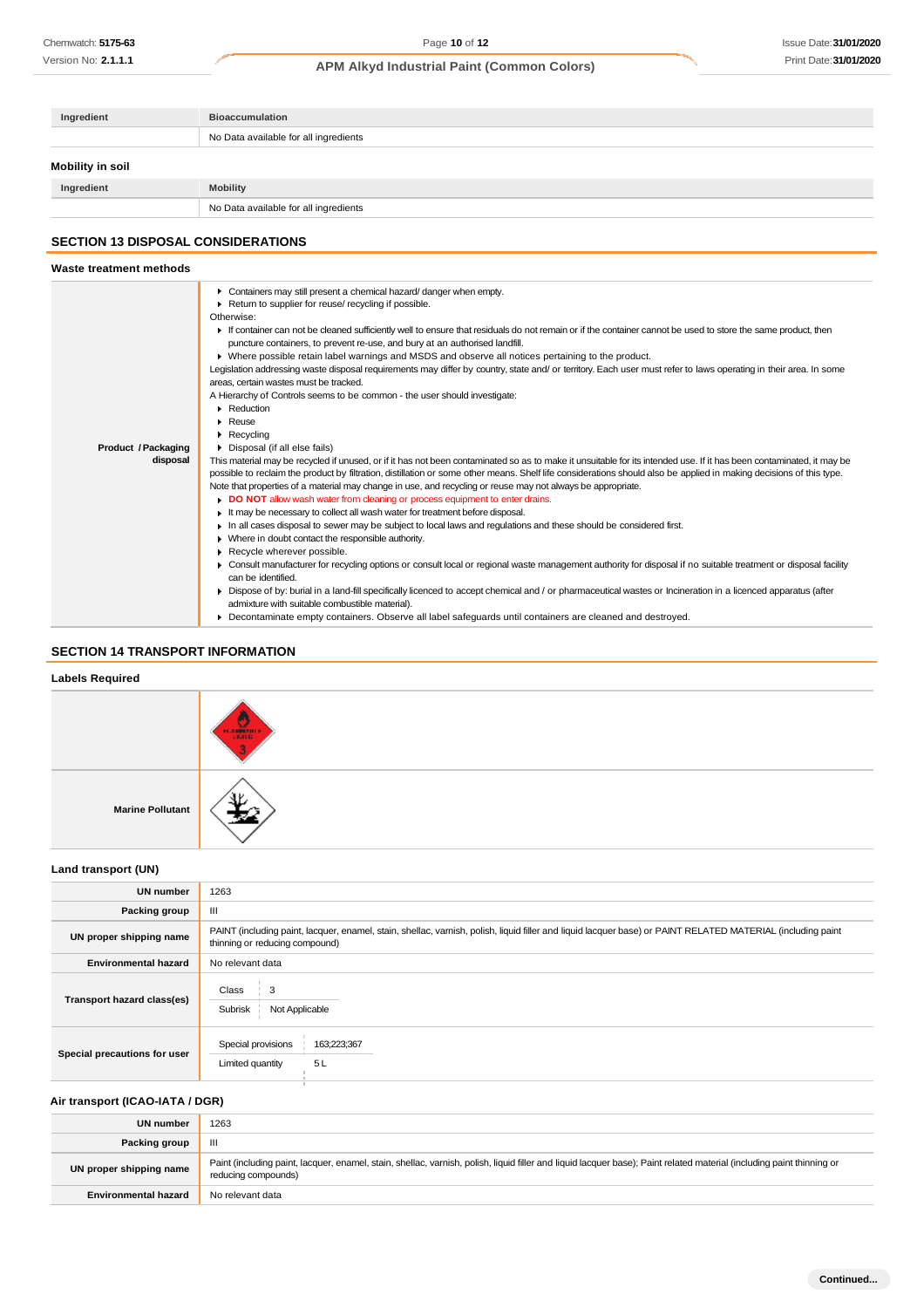| 3<br><b>ICAO/IATA Class</b>                                                |             |  |  |
|----------------------------------------------------------------------------|-------------|--|--|
| Transport hazard class(es)<br><b>ICAO / IATA Subrisk</b><br>Not Applicable |             |  |  |
| <b>ERG Code</b><br>3L                                                      |             |  |  |
| Special provisions                                                         | A3 A72 A192 |  |  |
| Cargo Only Packing Instructions                                            | 366         |  |  |
| Cargo Only Maximum Qty / Pack                                              | 220L        |  |  |
| Passenger and Cargo Packing Instructions<br>Special precautions for user   | 355         |  |  |
| Passenger and Cargo Maximum Qty / Pack                                     | 60L         |  |  |
| Passenger and Cargo Limited Quantity Packing Instructions                  | Y344        |  |  |
| Passenger and Cargo Limited Maximum Qty / Pack                             | 10L         |  |  |

## **Sea transport (IMDG-Code / GGVSee)**

| <b>UN number</b>             | 1263                                                                                                                                                                                          |                                  |  |  |
|------------------------------|-----------------------------------------------------------------------------------------------------------------------------------------------------------------------------------------------|----------------------------------|--|--|
| <b>Packing group</b>         | Ш                                                                                                                                                                                             |                                  |  |  |
| UN proper shipping name      | PAINT (including paint, lacquer, enamel, stain, shellac, varnish, polish, liquid filler and liquid lacquer base) or PAINT RELATED MATERIAL (including paint<br>thinning or reducing compound) |                                  |  |  |
| <b>Environmental hazard</b>  | Not Applicable                                                                                                                                                                                |                                  |  |  |
| Transport hazard class(es)   | <b>IMDG Class</b><br>3<br><b>IMDG Subrisk</b><br>Not Applicable                                                                                                                               |                                  |  |  |
| Special precautions for user | <b>EMS Number</b><br>Special provisions<br><b>Limited Quantities</b>                                                                                                                          | $F-E$ . S-E<br>163 223 955<br>5L |  |  |

## **Transport in bulk according to Annex II of MARPOL 73 / 78 and the IBC code**

| <b>Source</b>                                                                         | Ingredient                                  | <b>Pollution Category</b> |
|---------------------------------------------------------------------------------------|---------------------------------------------|---------------------------|
| IMO MARPOL 73/78 (Annex<br>II) - List of Noxious Liquid<br>Substances Carried in Bulk | naphtha petroleum, heavy, hydrodesulfurised |                           |

# **SECTION 15 REGULATORY INFORMATION**

## **Safety, health and environmental regulations / legislation specific for the substance or mixture**

**NAPHTHA PETROLEUM, HEAVY, HYDRODESULFURISED(64742-82-1) IS FOUND ON THE FOLLOWING REGULATORY LISTS**

Singapore Permissible Exposure Limits of Toxic Substances

## **LEAD(2+) ISOOCTANOATE, BASIC(91671-83-9) IS FOUND ON THE FOLLOWING REGULATORY LISTS**

Not Applicable

| <b>National Inventory</b>               | <b>Status</b>                                                                                                                                                                            |  |
|-----------------------------------------|------------------------------------------------------------------------------------------------------------------------------------------------------------------------------------------|--|
| Australia - AICS                        | Y                                                                                                                                                                                        |  |
| Canada - DSL                            | N (lead(2+) isooctanoate, basic)                                                                                                                                                         |  |
| Canada - NDSL                           | N (naphtha petroleum, heavy, hydrodesulfurised; lead(2+) isooctanoate, basic)                                                                                                            |  |
| China - IECSC                           | Y                                                                                                                                                                                        |  |
| Europe - EINEC / ELINCS /<br><b>NLP</b> | Y                                                                                                                                                                                        |  |
| Japan - ENCS                            | N (naphtha petroleum, heavy, hydrodesulfurised; lead(2+) isooctanoate, basic)                                                                                                            |  |
| Korea - KECI                            | N (lead(2+) isooctanoate, basic)                                                                                                                                                         |  |
| New Zealand - NZIoC                     | Y                                                                                                                                                                                        |  |
| Philippines - PICCS                     | N (lead(2+) isooctanoate, basic)                                                                                                                                                         |  |
| <b>USA - TSCA</b>                       | N (lead(2+) isooctanoate, basic)                                                                                                                                                         |  |
| Legend:                                 | Y = All ingredients are on the inventory N = Not determined or one or more ingredients are not on the inventory and are not exempt from listing(see specific<br>ingredients in brackets) |  |

# **SECTION 16 OTHER INFORMATION**

## **Other information**

### **Ingredients with multiple cas numbers**

| Name                                           | <b>CAS No</b>           |
|------------------------------------------------|-------------------------|
| naphtha petroleum, heavy,<br>hydrodesulfurised | 64742-82-1., 8052-41-3. |